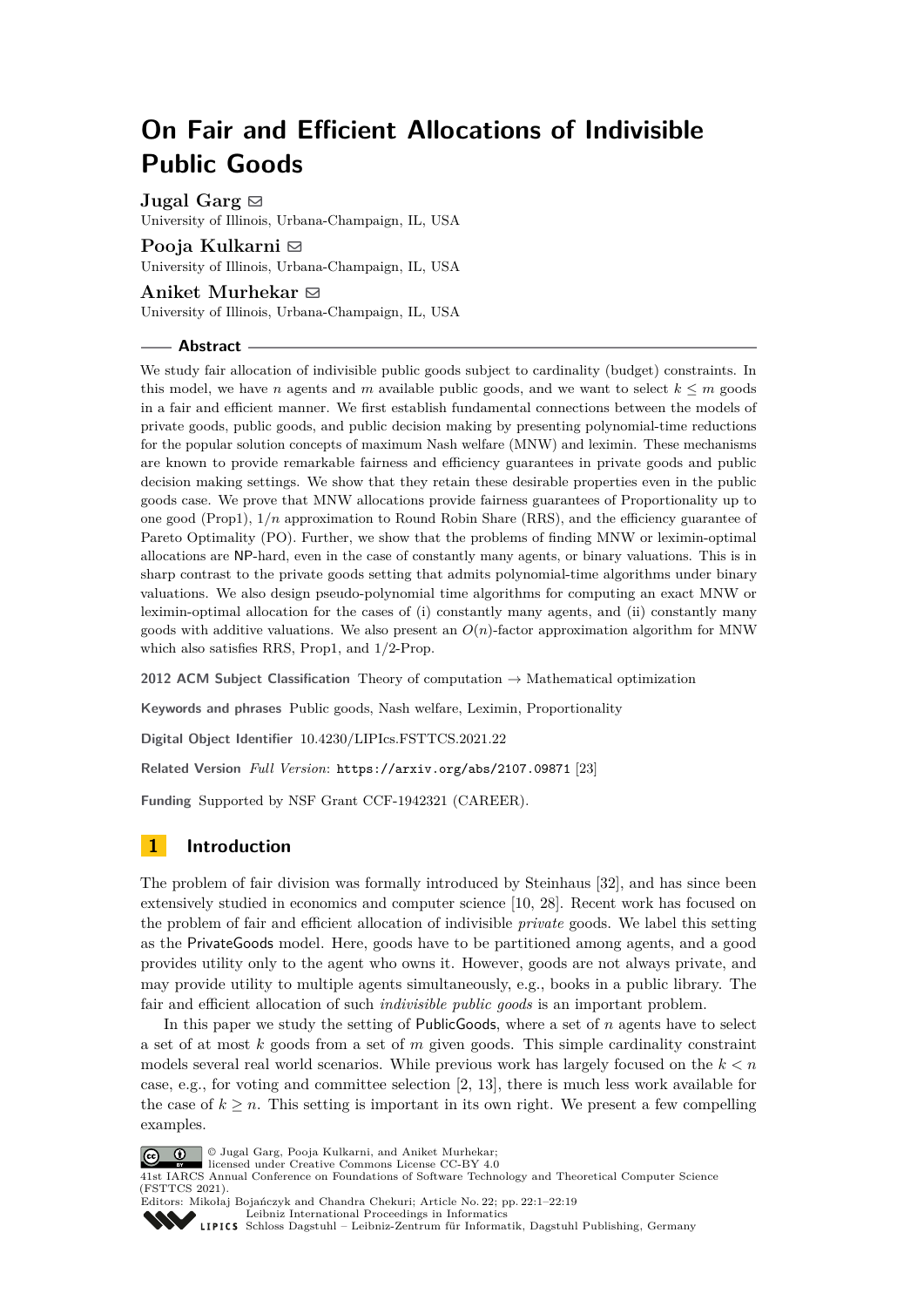# **22:2 On Fair and Efficient Allocations of Indivisible Public Goods**

 $\blacktriangleright$  **Example 1.** A *public library* wants to buy *k* books that adhere to preferences of *n* people who might use the library. Clearly, the number of books has to be much greater than the number of people using the library, hence  $k \gg n$ .

<span id="page-1-1"></span> $\triangleright$  **Example 2.** A family (or a group of friends) of size *n* wants to decide on a list of *k* movies to watch together for a few months. Here too,  $k > n$ . Another example of the same flavor is a committee tasked with inviting speakers at a year-long weekly seminar.

▶ **Example 3.** Another important example is that of *diverse search results* for a query. Given a query (say of "computer scientist images") on a database, we would like to output *k* search results which reflect diversity in terms of *n* specified features (like "gender, race and nationality"). Once again,  $k > n$ .

A related setting PublicDecisions of public decision making [\[15\]](#page-16-2) models the scenario in which *n* agents are faced with *m* issues with multiple alternatives per issue, and they must arrive at a decision on each issue. Conitzer et al. [\[15\]](#page-16-2) showed that this model subsumes the PrivateGoods setting.

<span id="page-1-0"></span>**Connections between the models.** A central question motivating this work is:

▶ **Question 1.** *Can we establish fundamental connections between the three models* PrivateGoods*,* PublicGoods*, and* PublicDecisions*?*

To answer this question, we first describe two well-studied solution concepts for allocating goods in the PrivateGoods and PublicDecisions models, namely the *maximum Nash welfare* (MNW) and *leximin* mechanisms. These mechanisms have been shown to produce allocations that are fair and efficient in the models of PrivateGoods and PublicDecisions. The MNW mechanism returns an allocation that maximizes the geometric mean of agents' utilities, and the leximin mechanism returns an allocation that maximizes the minimum utility, and subject to this, maximizes the second minimum utility, and so on. We label the problems of computing the Nash welfare maximizing (resp. leximin optimal) allocation in the three models as PrivateMNW*,* PublicMNW*,* DecisionMNW (resp. PrivateLex*,* PublicLex*,* DecisionLex).

We answer Question [1](#page-1-0) positively by presenting novel polynomial-time reductions from the model of PrivateGoods to PublicGoods, and from PublicGoods to PublicDecisions for the problem of computing a Nash welfare maximizing allocation.

<span id="page-1-2"></span>
$$
PrivateMMW \leq PublicMMW \leq DecisionMMW
$$
\n
$$
\tag{1}
$$

More notably, these reductions also work for the MNW problem when restricted to binary valuations. Apart from establishing fundamental connections between these models, our reductions also determine the complexity of the MNW problem, as we detail below. We also develop similar reductions between the models for the leximin mechanism, showing:

<span id="page-1-3"></span> $P$ rivateLex  $\leq$  PublicLex  $\leq$  DecisionLex  $\vert$  2)  $\vert$  2)

**Fairness and efficiency considerations.** We next describe the fairness and efficiency properties that the MNW and leximin mechanisms have been shown to satisfy in the PrivateGoods and PublicDecisions models.

The standard notion of economic efficiency is Pareto-optimality (PO). An allocation is said to be PO if no other allocation makes an agent better off without making anyone worse off. The classical fairness notion of *proportionality* requires that every agent gets her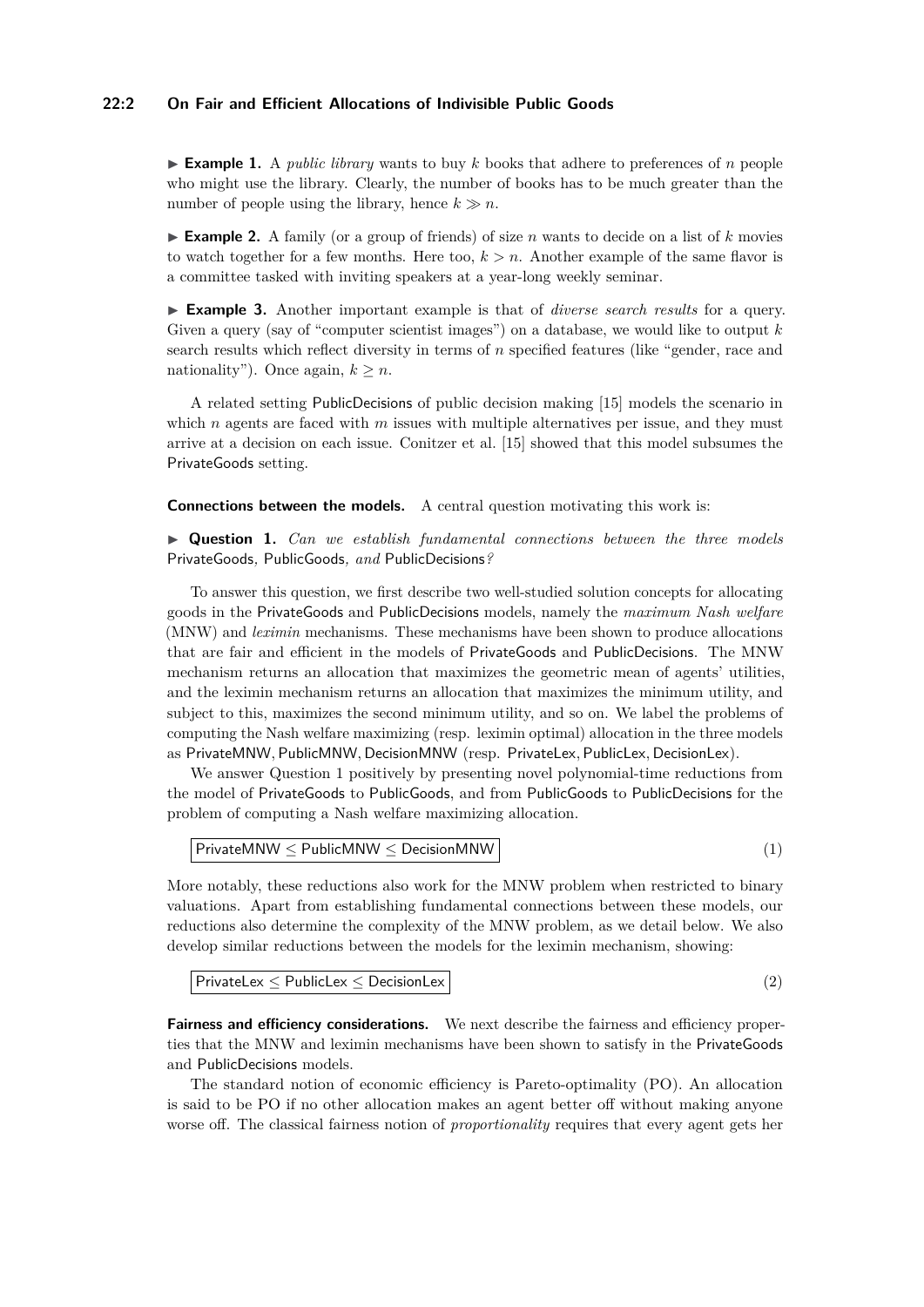*proportional value*, i.e., 1*/n*-fraction of the maximum value she can obtain in any allocation. However, proportional allocations are not guaranteed to exist.<sup>[1](#page-2-0)</sup> Hence, we study the notion of Proportionality up to one good (Prop1) for PublicGoods. We say an allocation is Prop1 if for every agent *i* who does not get her proportional value, *i* gets her proportional value after swapping some unselected good with a selected one. For PrivateGoods and PublicDecisions, Prop1 is defined similarly – in the former, an agent is given an additional good  $[6, 27]$  $[6, 27]$ ; and in the latter, an agent is allowed to change the decision on a single issue [\[15\]](#page-16-2). While Prop1 is an individual fairness notion, it is still important for allocating public goods. For instance, in Example [1,](#page-0-0) we want allocations in which every agent has some books that cater to her taste, even if her taste differs from the rest of the agents. Likewise, in Example [2,](#page-1-1) a fair selection of movies must ensure that there are some movies every member can enjoy.

We also consider the fairness notion of Round-Robin Share (RRS) [\[15\]](#page-16-2), which demands that each agent *i* receives at least the utility which she would get if agents were allowed to pick goods in a round-robin fashion, with *i* picking last.

In the PrivateGoods and PublicDecisions models, an MNW allocation satisfies Prop1 in conjunction with PO [\[11,](#page-16-4) [15\]](#page-16-2). Similarly in both these models, the leximin-optimal allocation satisfies RRS and PO [\[15\]](#page-16-2). It is therefore natural to ask:

▶ **Question 2.** *What guarantee of fairness and efficiency do the MNW and leximin mechanisms provide in the* PublicGoods *model?*

Answering this question, we show that an MNW allocation satisfies Prop1, 1*/n*approximation to RRS, and is PO. Further, for all agents, a leximin-optimal allocation satisfies RRS<sup>[2](#page-2-1)</sup>, Prop1 and PO.

**Complexity of computing MNW and leximin-optimal allocations.** Given the desirable fairness and efficiency properties of these mechanisms, we investigate the complexity of computing MNW and leximin-optimal allocations in the PublicGoods model. It is known that PrivateMNW is APX-hard [\[26,](#page-17-4) [21\]](#page-16-5) (hard to approximate) and DecisionMNW [\[15\]](#page-16-2) is NP-hard. Likewise, PrivateLex too is NP-hard [\[9\]](#page-16-6). Therefore, we ask:

▶ **Question 3.** *What is the complexity of* PublicMNW *and* PublicLex*?*

Since PrivateMNW and PrivateLex are known to be NP-hard, our reductions [\(1\)](#page-1-2) and [\(2\)](#page-1-3) immediately show that PublicMNW and PublicLex are NP-hard. However, we show stronger results that PublicMNW and PublicLex remain NP-hard even when the valuations are binary. These results are in stark contrast to the PrivateGoods case, which admits polynomial-time algorithms for binary valuations [\[16,](#page-16-7) [20\]](#page-16-8). Further, our reductions between PublicGoods and PublicDecisions also directly enable us to show NP-hardness of DecisionMNW and DecisionLex. Note that the hardness of these problems is known through the connection between PrivateMNW (PrivateLex) and DecisionMNW (DecisionLex) [\[15\]](#page-16-2). However, a feature of our reductions (Observation [8\)](#page-7-0) enables us to shows that DecisionMNW is NP-hard even for binary valuations, highlighting the utility of our reductions. We also show that PublicMNW and PublicLex remain NP-hard even when there are only two agents. We note that for the case

<span id="page-2-0"></span>Consider for example, two agents *A* and *B* and six public goods  $\{g_1, g_2, g_3, g_4, g_5, g_6\}$ . Agent *A* has value 1 for  $q_1, q_2, q_3$  and *B* has value 1 for  $q_4, q_5, q_6$ . All other valuations are 0. Suppose we want to select three of these goods. The proportional share of both agents is 1*.*5. However, in any allocation, the value of at least one agent is at most 1, implying that proportional allocations need not exist.

<span id="page-2-1"></span><sup>&</sup>lt;sup>2</sup> Note that here we assume we scale the valuations so that  $RRS = 1$  for every agent.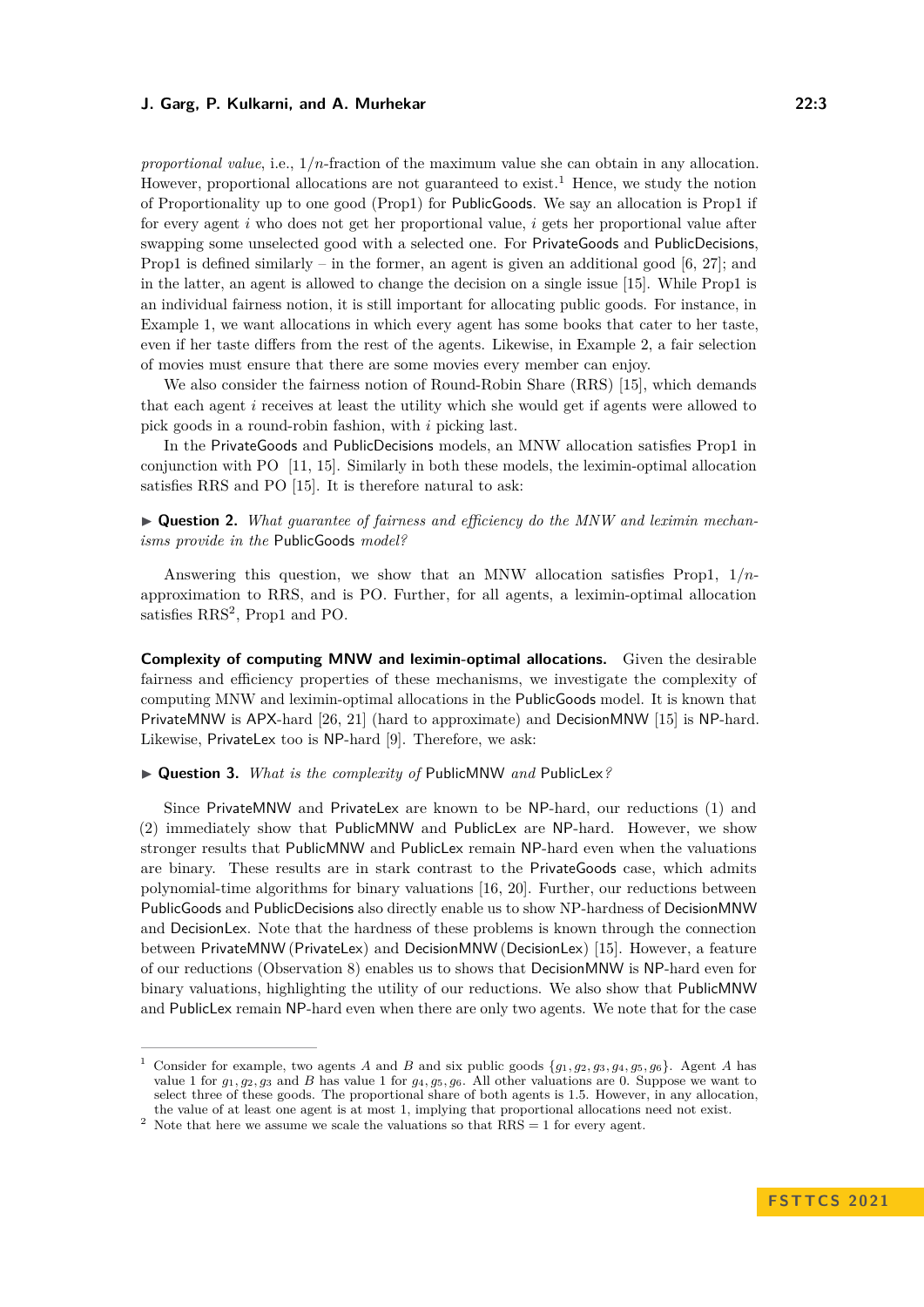# **22:4 On Fair and Efficient Allocations of Indivisible Public Goods**

| Problem                      | PrivateGoods | PublicGoods             | <b>PublicDecisions</b>    |
|------------------------------|--------------|-------------------------|---------------------------|
| MNW $\{0, 1\}$ valuations    | P [8, 16]    | $NP$ -hard (Theorem 16) | $NP$ -hard (Corollary 23) |
| Leximin $\{0,1\}$ valuations | P [8, 16]    | $NP$ -hard (Theorem 21) |                           |
| MNW two agents               | NP-hard      | $NP$ -hard (Theorem 20) |                           |
| Leximin two agents           | NP-hard      | $NP$ -hard (Theorem 22) |                           |

<span id="page-3-0"></span>**Table 1** Complexity of computing MNW and leximin-optimal allocations.

of two agents, the NP-hardness of PrivateMNW and PrivateLex does not imply NP-hardness of PublicMNW and PublicLex because our reductions between the models do not preserve the number of agents.

We summarize our results in Table [1.](#page-3-0)

In light of the above computational hardness, we turn to approximation algorithms and exact algorithms for special cases. We design a polynomial-time algorithm that returns an allocation which approximates the MNW to a  $O(n)$ -factor when  $k \geq n$ , and is also Prop1 and satisfies RRS.

Finally, we obtain pseudo-polynomial time algorithms for computing MNW and leximinoptimal allocations for constant *n*. These are essentially tight in light of the NP-hardness for constant *n*. In interest of space, we skip some proofs from this version. All these proofs can be found in full version of the paper [\[23\]](#page-17-0).

# **1.1 Other related work**

**Maximum Nash welfare.** The problem of approximating maximum Nash welfare for private goods is well-studied, see e.g.,  $[14, 7, 12, 22]$  $[14, 7, 12, 22]$  $[14, 7, 12, 22]$  $[14, 7, 12, 22]$  $[14, 7, 12, 22]$  $[14, 7, 12, 22]$  $[14, 7, 12, 22]$ . [\[18\]](#page-16-13) showed that the MNW problem is NP-hard for allocating public goods subject to matroid or packing constraints. It has also been studied in the context of voting, or multi-winner elections [\[1\]](#page-15-1). Fluschnik et al. [\[19\]](#page-16-14) studied the fair multi-agent knapsack problem, wherein each good has an associated budget, and a set of goods is to be selected subject to a budget constraint. In this context, they studied the objective of maximizing the geometric mean of  $(1 + u_i)$  where  $u_i$  is the utility of the  $i^{th}$ agent. They showed that maximizing this objective is NP-hard, even for binary valuations or constantly many agents with equal budgets and presented a pseudo-polynomial time algorithm for constant *n*.

**Leximin.** Leximin was developed as a fairness notion in itself [\[30\]](#page-17-6). Plaut and Roughgarden [\[29\]](#page-17-7) showed that for private goods, leximin can be used to construct allocations that are envy-free up to any good. Freeman et al. [\[20\]](#page-16-8) showed that in the PrivateGoods model the MNW and leximin-optimal allocations coincide when valuations are binary.

**Core.** Core is a strong property that enforces both PO and proportionality-like fairness guarantees for all subsets of agents. It is well-studied in many settings, including game theory and computer science [\[31,](#page-17-8) [25\]](#page-17-9). The core of indivisible public goods might be empty. Fain et al. [\[18\]](#page-16-13) proved that under matroid constraints, a 2-additive approximation to core exists. On an individual fairness level, 1-additive core is weaker than Prop1 [\[18\]](#page-16-13).

**Participatory Budgeting.** The participatory budgeting problem [\[3,](#page-16-15) [4\]](#page-16-16) consists of a set of *n* agents (or voters), and a set of *k* projects that require funds, a total available budget, and the preferences of the voters over the projects. The problem is to allocate the budget in a fair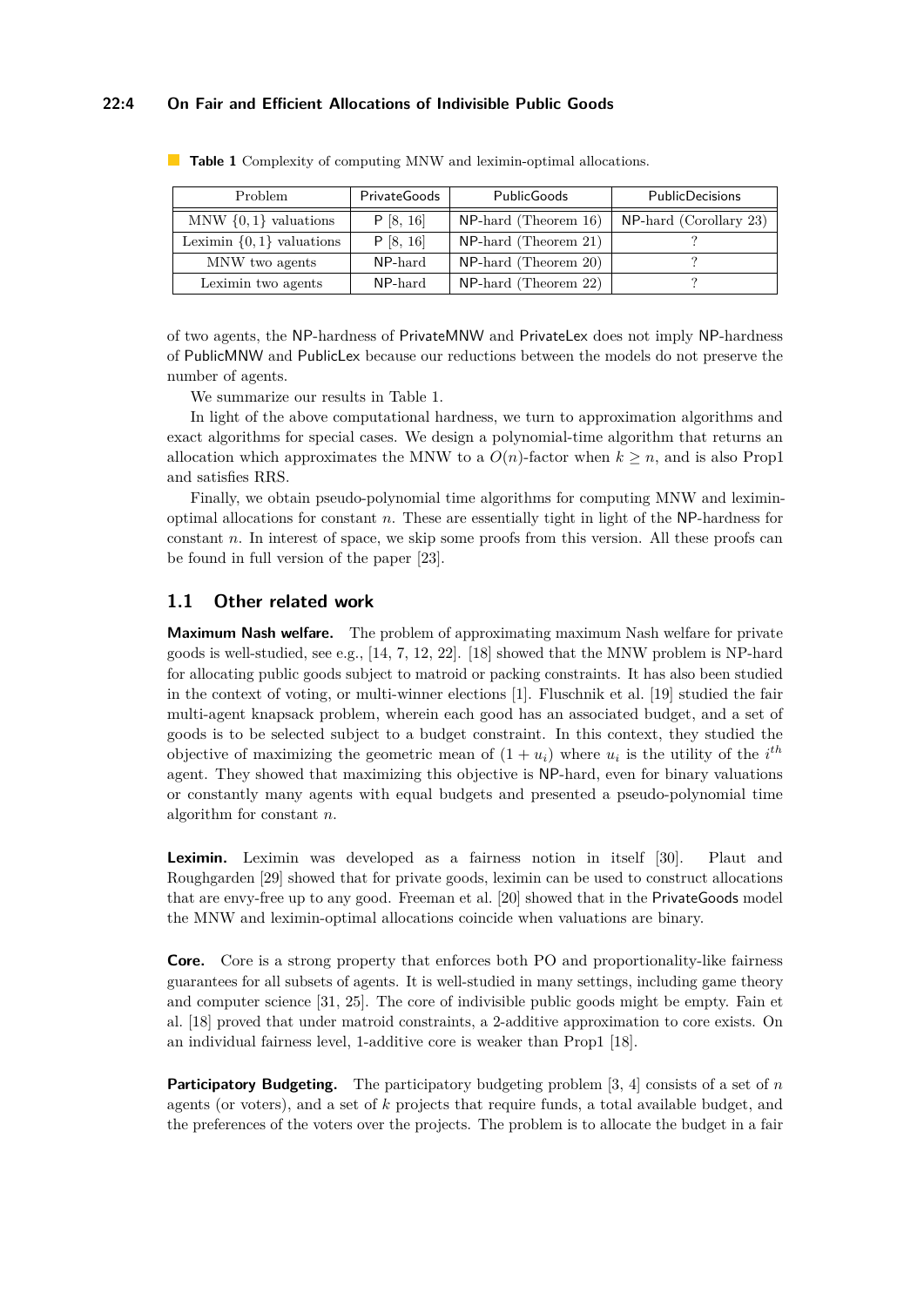and efficient manner. Here typically  $k \ll n$ . Fain et al. [\[17\]](#page-16-17) showed that the fractional core outcome is polynomial-time computable. This could be modeled as a public goods problem with goods as the projects.

**Voting and Committee Selection.** These settings involve selecting a set of *k* members from a set of *m* candidates based on the preferences of *n* agents. Usually, here *k* ≪ *n* and the fairness notions studied are group fairness like Justified Representation [\[2\]](#page-15-0), and a core-like notion called *stability* [\[13\]](#page-16-1).

# **2 Notation and Preliminaries**

**Problem setting.** For  $t \in \mathbb{N}$ , let  $[t]$  denote  $\{1, \ldots, t\}$ . An instance of the PublicGoods allocation problem is given by a tuple  $\mathcal{I} = (\mathcal{A}, \mathcal{G}, k, \{v_i\}_{i \in \mathcal{A}})$  of a set  $\mathcal{A} = [n]$  of  $n \in \mathbb{N}$  agents, a set  $\mathcal{G} = [m]$  of  $m \in \mathbb{N}$  public goods, an integer  $0 \leq k \leq m$ , and a set of valuation functions  $\{v_i\}_{i \in \mathcal{A}}$ , one per agent, where each  $v_i : 2^{\mathcal{G}} \to \mathbb{Z}_{\geq 0}$ . Unless specified, we assume that  $k \geq n$ . For a subset of goods  $S \subseteq \mathcal{G}$ ,  $v_i(S)$  denotes the utility agent *i* derives from the goods in *S*. Unless specified, we assume the valuations are *additive*. In this case, each  $v_i$  is specified by *m* non-negative integers  $\{v_{ij}\}_{j \in \mathcal{G}}$ , where  $v_{ij}$  denotes the value of agent *i* for good *j*. Then for  $S \subseteq \mathcal{G}$ ,  $v_i(S) = \sum_{j \in S} v_{ij}$ . We assume without loss of generality that for every agent *i*, there is at least one good *j* with  $v_{ij} > 0$ . For brevity, we write  $v_i(g_1, \ldots, g_r)$  in place of  $v_i({g_1},\ldots,g_r)$  for a set  ${g_1,\ldots,g_r}\subseteq \mathcal{G}$ . An *allocation* is a subset  $\mathbf{x}\subseteq \mathcal{G}$  of goods which satisfies the cardinality constraint  $|\mathbf{x}| \leq k$ .

**Nash welfare.** The Nash welfare (NW) of an allocation **x** is given by  $NW(x)$  =  $(\prod_{i\in\mathcal{A}} v_i(\mathbf{x}))^{1/n}$ . An allocation with the maximum NW is called an MNW allocation or a Nash optimal allocation.[3](#page-4-0) We also refer to the product of the agents' utilities as the *Nash product*. An allocation **x** *approximates* MNW to a factor of  $\alpha$  if  $NW(\mathbf{x}) \geq \alpha \cdot NW(\mathbf{x}^*)$ , where **x** ∗ is an MNW allocation.

**Leximin.** Given an allocation **x**, let  $\hat{\mathbf{x}}$  denote the vector of agent's utilities under **x**, sorted in non-decreasing order. For two allocations  $x, y$ , we say  $x$  *leximin-dominates*  $y$  if there exists  $i \in [n]$  such that  $\hat{\mathbf{x}}_i > \hat{\mathbf{y}}_i$  and  $\forall j < i, \hat{\mathbf{x}}_j = \hat{\mathbf{y}}_j$ . An allocation is leximin-optimal if no other allocation leximin-dominates it.

**Fairness notions.** We now discuss fairness notions for the PublicGoods setting. The *proportional share* of an agent *i*, denoted by  $\mathsf{Prop}_i$  is a  $1/n$ -share of the maximum value she can obtain from any allocation. Formally:

$$
\mathsf{Prop}_i = \frac{1}{n} \cdot \max_{\mathbf{x} \subseteq \mathcal{G}, |\mathbf{x}| \leq k} v_i(\mathbf{x}).
$$

The round-robin share of agent  $i$ , denoted by  $RRS_i$ , is the minimum value an agent can be guaranteed if the agents pick *k* goods in a round-robin fashion, with *i* picking last. Therefore, this value equals the maximum value of any  $|k/n|$  sized subset. Formally:

$$
RRS_i = \max_{\mathbf{x} \subseteq \mathcal{G}, |\mathbf{x}| \leq \lfloor k/n \rfloor} v_i(\mathbf{x}).
$$

<span id="page-4-0"></span><sup>3</sup> If the NW is 0 for all allocations, MNW allocations are defined as those which give non-zero utility to maximum number of agents, and then maximize the product of utilities for those agents. Note if  $k \geq n$ , every agent positively values at least one good and thus MNW *>* 0.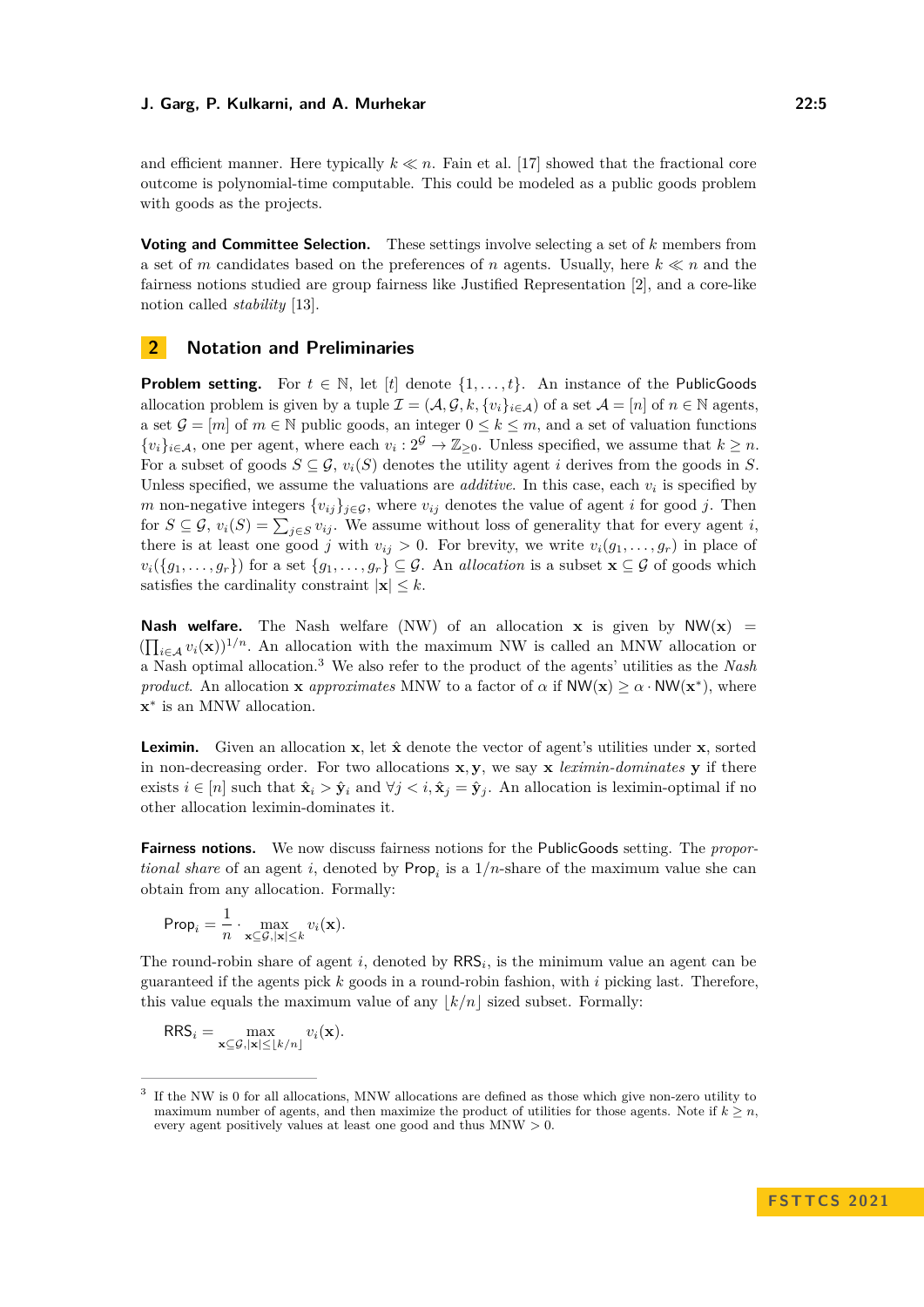# **22:6 On Fair and Efficient Allocations of Indivisible Public Goods**

For  $\alpha \in (0, 1]$ , an allocation **x** is said to satisfy:

- **1.** *α*-Proportionality (*α*-Prop) if  $\forall i \in A$ ,  $v_i(\mathbf{x}) \ge \alpha \text{Prop}_i$ ;
- **2.** *α*-Proportionality up to one good ( $\alpha$ -Prop1) if  $\forall i \in A$ ,  $\exists g \in \mathbf{x}, g' \in \mathcal{G}$ , such that  $v_i((\mathbf{x} \setminus g) \cup g') \geq \alpha \mathsf{Prop}_i,$
- **3.** *α*-RRS if for all agents  $i \in \mathcal{A}$ ,  $v_i(\mathbf{x}) \ge \alpha \text{RRS}_i$ .

Due to the cardinality constraints in the PublicGoods model, the notion of Prop1 requires that for every agent, there is a way to swap one preferred unpicked good with one picked good, after which the agent gets her proportional share. Since Prop1 in PrivateGoods requires only giving an extra good, this makes the definition of Prop1 in PublicGoods slightly more demanding than that in PrivateGoods.

**Pareto-optimality.** An allocation **y** is said to Pareto-dominate an allocation **x** if for all agents  $i \in \mathcal{A}$ ,  $v_i(\mathbf{y}) > v_i(\mathbf{x})$ , with at least one of the inequalities being strict. We say **x** is Pareto-optimal (PO) if there is no allocation that Pareto-dominates **x**.

# **Related models.**

- **1.** PrivateGoods. The classic problem of *private goods allocation* concerns partitioning a set of goods  $\mathcal G$  among the set  $\mathcal A$  of agents. Thus, a feasible allocation  $\mathbf x$  is an *n*-partition  $(\mathbf{x}_1, \ldots, \mathbf{x}_n)$  of G, where agent *i* is allotted  $\mathbf{x}_i \subseteq G$ , and derives utility  $v_i(\mathbf{x}_i)$  only from  $\mathbf{x}_i$ .
- **2.** PublicDecisions. In this model, a set A of agents are required to make *decisions* on a set G of issues. Each issue  $j \in \mathcal{G}$  has a set  $\mathcal{G}_j$  of  $k_j$  alternatives, given by  $\mathcal{G}_j :=$  $\{(j,1), (j,2), \ldots, (j,k_i)\}\$ . A feasible allocation or outcome  $\mathbf{x} = (x_1, \ldots, x_m)$  comprises of *m* decisions, where  $x_j \in [k_j]$  is the decision made on issue *j*. Assuming the valuations are additive, each agent has a value  $v_i(j, \ell)$  for the  $\ell^{th}$  alternative of issue *j*. The valuation of the agent for the outcome **x** is then  $v_i(\mathbf{x}) = \sum_{j \in \mathcal{G}} v_i(j, x_j)$ .

# <span id="page-5-1"></span>**3 Relating the models**

We first show rigorous mathematical connections between the PrivateGoods*,* PublicGoods and PublicDecisions models w.r.t. computing optimal MNW and leximin allocations.

<span id="page-5-0"></span>▶ **Theorem 4.** PublicMNW *polynomial-time reduces to* DecisionMNW*.*

**Proof.** Let  $\mathcal{I} = (\mathcal{A}, \mathcal{G}, k, \{v_i\}_{i \in \mathcal{A}})$  be an instance of the PublicGoods model. For  $k = m$ , the MNW problem is trivial, since we can select all the *m* goods. For  $n \leq k < m$ , we can construct an instance  $\mathcal{I}'=(\mathcal{A}',\mathcal{G}',\{\mathcal{G}_j\}_{j\in\mathcal{G}'}\{v'_i\}_{i\in\mathcal{A}'})$  of PublicDecisions from  $\mathcal I$  in polynomial time, such that given an MNW allocation of  $\mathcal{I}'$ , we can compute an MNW allocation of  $\mathcal{I}$ in polynomial time. Let  $V = \max_{i,j} v_{ij}$ . We create *m* public issues: corresponding to each good  $j \in \mathcal{G}$ , we create an issue *j* with two alternatives  $(j, 1)$  and  $(j, 2)$ . That is,  $\mathcal{G}' = [m]$ , and  $\mathcal{G}_j = \{(j, 1), (j, 2)\}$  for  $j \in \mathcal{G}'$ . We create  $\mathcal{A}' = [n + mT]$ , where  $T = [2mn \log mV]$ . The first *n* agents here correspond to the *n* agents in  $I$ . The last  $mT$  agents are of two types: *kT* agents  $\{n+1,\ldots,n+kT\}$  of type *A*, and  $(m-k)T$  agents  $\{n+kT+1,\ldots,n+mT\}$ of type *B*. The valuations are as follows: each agent  $i \in [n]$  values alternative "1" of the issue  $j \in \mathcal{G}'$  at  $v_{ij}$ , the agents of type *A* value only alternative "1", agents of type *B* value only alternative "2". Formally, for  $i \in \mathcal{A}'$ , and an alternative  $(j, c)$  of the issue  $j \in \mathcal{G}'$ , where  $c \in \{1, 2\}$ :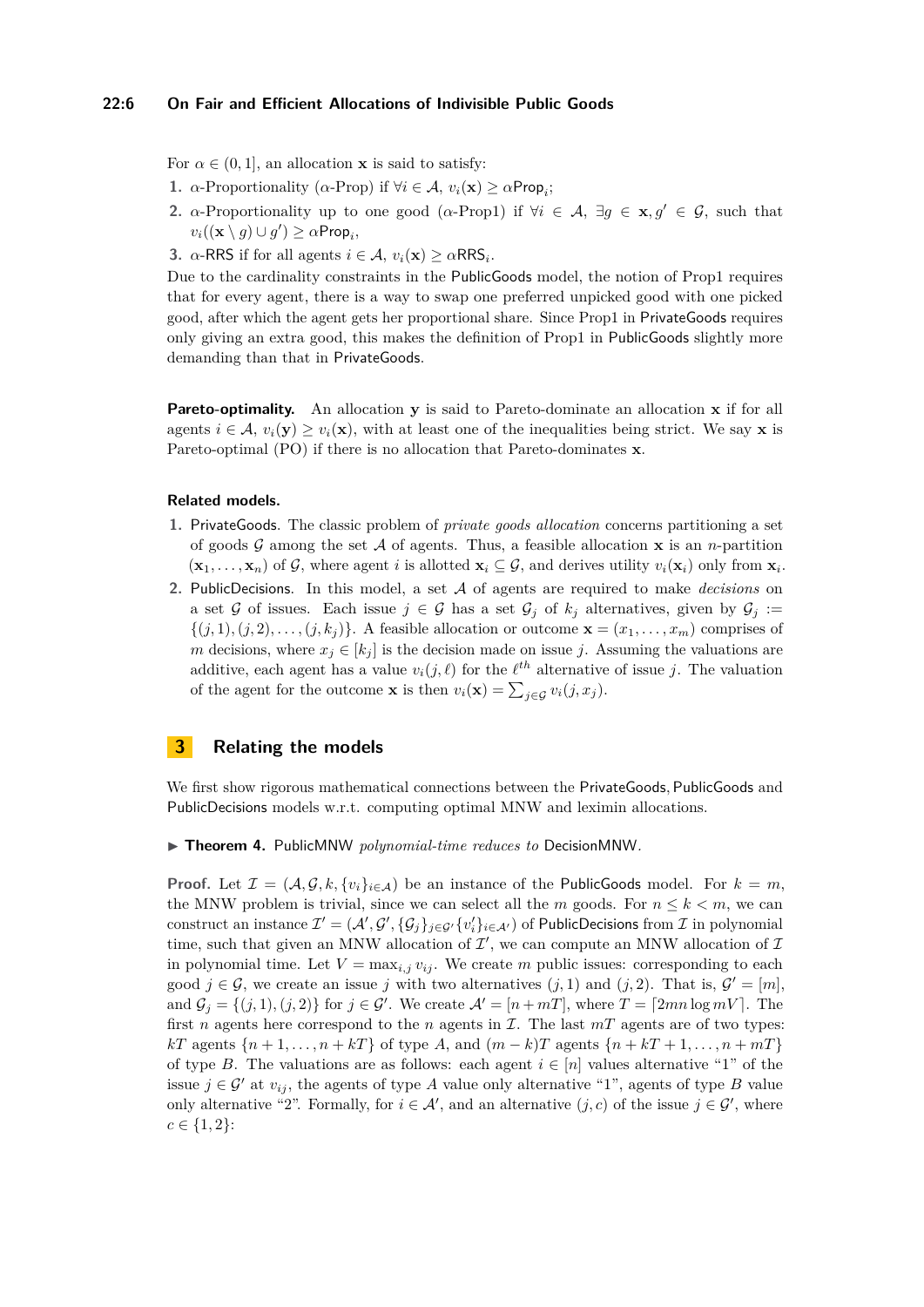$$
v'_{i}(j,c) = \begin{cases} v_{ij}, & \text{if } c = 1 \text{ and } i \in [n]; \\ 1, & \text{if } n < i \le n + kT \text{ and } c = 1; \\ 1, & \text{if } n + kT < i \le n + mT \text{ and } c = 2; \\ 0, & \text{otherwise.} \end{cases}
$$

Let **x**' be an allocation for the instance  $\mathcal{I}'$ . For  $c \in \{1, 2\}$ , let  $S_c$  be the set of issues *j* with decision *c* in **x**'. That is,  $S_c = \{j \in [m] : \mathbf{x}'_j = c\}$ . Let  $k' = |S_1|$ . Then we have:

$$
\text{NW}(\mathbf{x}') = \bigg(\prod_{i \in [n]} v_i'(\mathbf{x}') \cdot (k')^{kT} \cdot (m - k')^{(m-k)T}\bigg)^{\frac{1}{n+mT}}.
$$

We now relate  $x'$  to the PublicGoods instance  $\mathcal{I}$ . The decision  $(j, 1)$  corresponds to selecting the public good *j*. Let  $\mathbf{x} = S_1 \subseteq \mathcal{G}$  be the corresponding set of public goods. Then for any  $i \in [n]$  we have that  $v_i(\mathbf{x}) = v'_i(\mathbf{x}')$ , since  $v'_i(j, 2) = 0$  for every  $j \in [m]$ . Thus:

$$
\text{NW}(\mathbf{x}') = \left(\text{NW}(\mathbf{x})^n \cdot (k')^{k} \cdot (m - k')^{(m-k)T}\right)^{\frac{1}{n+mT}}.\tag{3}
$$

We now have to prove that **x** satisfies  $|\mathbf{x}| \leq k$ . Let  $W_{\ell}$  be the Nash product of any MNW allocation for the PublicGoods instance  $\mathcal{I}_{\ell} = (\mathcal{A}, \mathcal{G}, \ell, \{v_i\}_{i \in \mathcal{A}}), 0 \leq \ell \leq m$ . Clearly,  $0 = W_0 \leq W_1 \leq \ldots W_m \leq (mV)^n$ . As  $k \geq n$ ,  $W_k \geq 1$ , since we assume every agent has at least one good that she values positively. Define  $g : [m] \to \mathbb{Z}$ , as  $g(a) = a^k(m-a)^{m-k}$ . Then if  $x'$  is an MNW allocation for  $\mathcal{I}'$ , [\(3\)](#page-6-0) becomes:

$$
\mathsf{NW}(\mathbf{x}') = (W_{k'} \cdot g(k')^T)^{1/(n+m)}.
$$
\n
$$
(4)
$$

Let  $G_1$  and  $G_2$  denote the largest and second-largest values that  $g$  attains over its domain. We observe that *g* increases in  $[0, k]$ , and decreases in  $[k, m]$ . Hence,  $G_1 = g(k)$  implying:

$$
G_1 = k^k (m - k)^{m - k}; G_2 = \max(g(k - 1), g(k + 1)).
$$

<span id="page-6-1"></span>We now claim the following and prove it in Appendix [A:](#page-17-10)

<span id="page-6-2"></span><span id="page-6-0"></span>.

$$
\vartriangleright \text{ Claim 5.} \quad G_1^T > W_m \cdot G_2^T
$$

Using Claim [5,](#page-6-1) we have for all  $k' \in [m] \setminus \{k\}$ :

$$
W_k \cdot g(k)^T \ge G_1^T > W_m \cdot G_2^T \ge W_{k'} \cdot g(k')^T,
$$

Hence, the quantity  $W_{k'} \cdot g(k')^T$  is maximized when  $k' = k$ . Recalling [\(4\)](#page-6-2), we conclude that for the MNW allocation  $x'$  of  $\mathcal{I}'$ , the corresponding set  $x$  has cardinality exactly  $k$ . Further **x** also maximizes the NW among all allocations of the instance  $\mathcal{I}$  satisfying this cardinality constraint. Thus,  $x$  in fact is an MNW allocation for  $\mathcal{I}$ . Finally, it is clear that this is a polynomial time reduction.

We next relate the MNW problem in the PrivateGoods model with the PublicGoods model.

<sup>▶</sup> **Theorem 6.** PrivateMNW *polynomial-time reduces to* PublicMNW*.*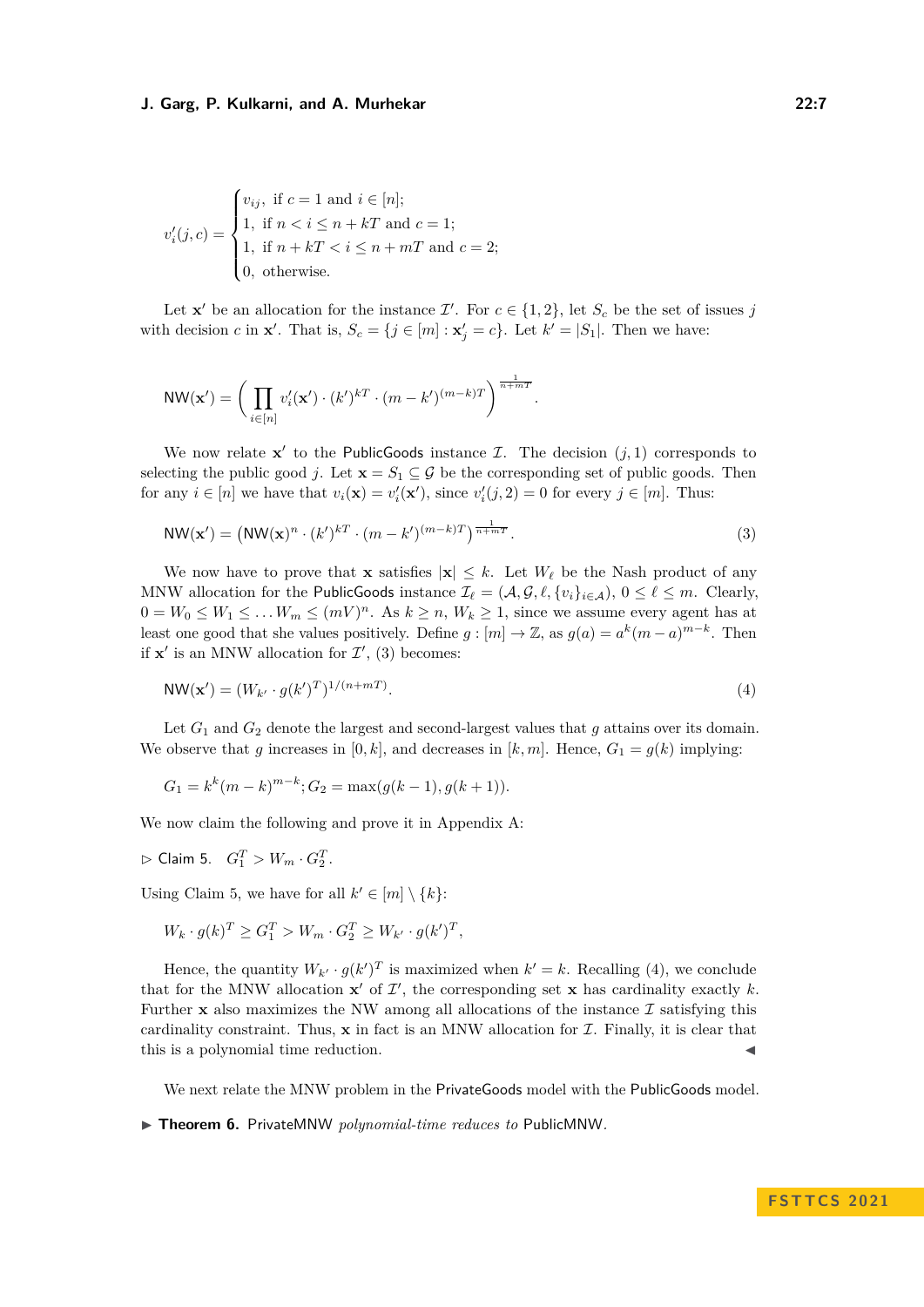# **22:8 On Fair and Efficient Allocations of Indivisible Public Goods**

**Proof.** Let  $\mathcal{I} = (\mathcal{A} = [n], \mathcal{G} = [m], V)$  be a PrivateGoods instance, using which we create a PublicGoods instance *I'* as follows. We create  $n + 2m$  agents, i.e.  $\mathcal{A}' = [n + 2m]$ . The first *n* agents correspond to the *n* agents in  $\mathcal{I}$ . The last  $2m$  are dummy agents. We create  $n \cdot m$  public goods: for each good  $j \in [m]$ , we create a set of *n* copies  $S_j = \{j_1, j_2, \ldots, j_n\}$ ,  $\mathcal{G}' = \bigcup_{j \in \mathcal{G}} S_j$ . We set  $k = m$ . The valuations for  $i \in \mathcal{A}'$ ,  $j_\ell \in \mathcal{G}'$  are:

$$
v'_{i}(j_{\ell}) = \begin{cases} v_{ij}, \text{ if } i = \ell \text{ and } i \in [n]; \\ 1, \text{ if } i \in \{n+2j-1, n+2j\}; \\ 0, \text{ otherwise}, \end{cases}
$$

i.e. each agent  $i \in [n]$  values exactly one copy,  $j_i$  for each  $j \in \mathcal{G}$  at  $v_{ij}$ , and for each good  $j \in \mathcal{G}$ , there are exactly two dummy agents who value all copies of *j*.

We use the following claim in our proof. We prove it in Appendix [A.](#page-17-10)

<span id="page-7-1"></span> $\triangleright$  Claim 7. Any MNW allocation **x'** of  $\mathcal{I}'$  does not select two goods from same  $S_j$ ,  $j \in [m]$ .

Consider any MNW allocation  $x'$  of  $\mathcal{I}'$ . We construct a partition, x of goods for  $\mathcal{I}$  from this in the following way. For  $i \in [n]$ ,  $j \in [m]$ , define  $x_{ij} = 1$  if  $j_i \in \mathbf{x}'$ , and 0 otherwise. Let  $\mathbf{x}_i = \{j \in \mathcal{G} : x_{ij} = 1\}.$  Thus, the value that agent *i* gets in **x** is

$$
v_i(\mathbf{x}_i) = \sum_{j \in \mathcal{G}} v_{ij} x_{ij} = \sum_{j \in \mathcal{G}} v_{ij} \mathbf{1}(j_i \in \mathbf{x}'),
$$
  
= 
$$
\sum_{j \in \mathcal{G}} v'_i(j_i) \mathbf{1}(j_i \in \mathbf{x}'),
$$
  
= 
$$
v'_i(\mathbf{x}').
$$

Thus, if  $m \ge n$ ,  $NW(\mathbf{x}) = NW(\mathbf{x}')^{(n+2m)/n}$  and the partition corresponding to  $\mathbf{x}'$  as defined above gives an MNW solution for  $\mathcal{I}$ . On the other hand, if  $m < n$ , then **x'** already gives non-zero value to all dummy agents by Claim [7.](#page-7-1) Thus, to maximize the total number of agents who get non-zero value, it maximizes the number of agents in [*n*] who get non-zero value. Call this set  $S^*$ . Thus partition **x** has maximum number of agents getting a non-zero value. Finally, it maximizes the Nash product over  $S^* \cup \{n+1,\ldots,n+2m\}$ . Claim [7](#page-7-1) also implies that all dummy agents get value 1. Thus,  $\prod_{i \in S^*} v_i(\mathbf{x}_i) = \prod_{i \in S^*} v_i(\mathbf{x}')$ . Thus even in this case the allocation **x** corresponds to an MNW allocation in  $\mathcal{I}$ .

<span id="page-7-0"></span>▶ **Observation 8.** *A desirable feature of the above reductions for the MNW problem from instance*  $\mathcal{I} = (\mathcal{A}, \mathcal{G}, V)$  *to*  $\mathcal{I}' = (\mathcal{A}', \mathcal{G}', V')$  *is that*  $V' = V \cup \{0, 1\}$ *, i.e., the reduction only creates instances* I ′ *which have 0 and 1 as the only potentially additional values as compared to* I*. We use this feature in establishing the computational complexity of computing an MNW allocation in the* PublicDecisions *model with binary values, see Corollary [23.](#page-14-0)*

Similar polynomial-time reductions hold between the three models for the problem of computing a leximin-optimal allocation. We give the theorem statements here and the proofs can be found in full version of the paper.

<span id="page-7-2"></span>▶ **Theorem 9.** PublicLex *polynomial-time reduces to* DecisionLex*.*

▶ **Theorem 10.** PrivateLex *polynomial-time reduces to* PublicLex*.*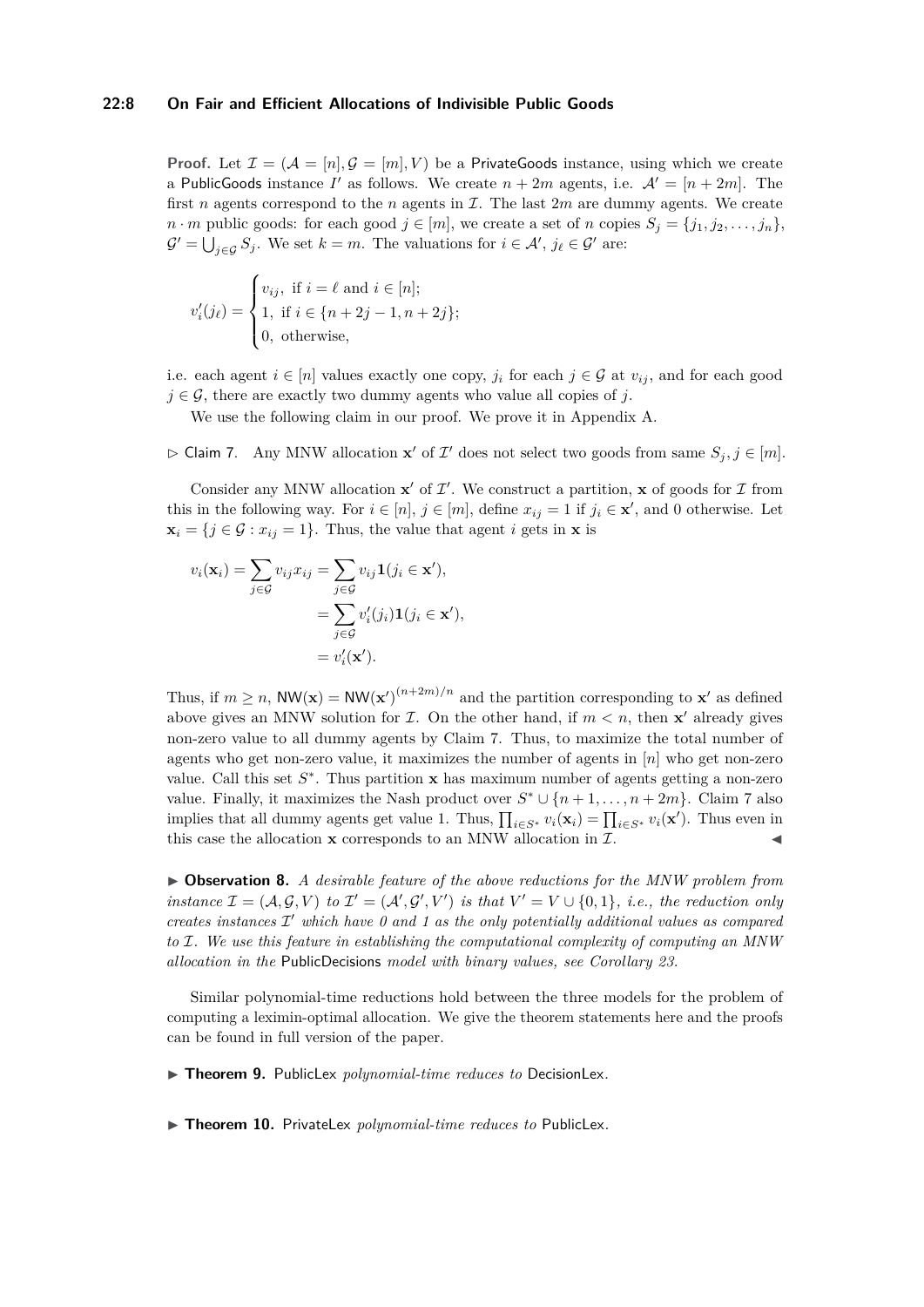# **4 Properties of MNW and Leximin**

We prove that MNW and leximin-optimal allocations satisfy desirable fairness and efficiency properties in the PublicGoods model as well. First, we show some interesting relations between our three fairness notions – Prop*,* Prop1, and RRS in the PublicGoods model where  $k \geq n$ <sup>[4](#page-8-0)</sup> Our results are presented in Table [2.](#page-8-1)

<span id="page-8-1"></span>**Table 2** Relations between the fairness notions for  $k \geq n$ . Each cell  $(R, C)$  contains a factor  $\alpha$ s.t. any allocation satisfying the row property *R* implies an *α*-approximation to the column property *C*. Cells with  $\alpha = 1$  are marked with  $\checkmark$ , and with  $\alpha = 0$  are marked with **X**.

|            | <b>RRS</b>      | Prop                       | Prop1                     |
|------------|-----------------|----------------------------|---------------------------|
| <b>RRS</b> |                 | $\frac{n}{2n-1}$ (Lem. 12) | $\sqrt{\text{(Lem. 11)}}$ |
| Prop       | $1/n$ (Lem. 13) |                            |                           |
| Prop1      | $\chi$ (Ex. 14) | $\chi$ (Ex. 14)            |                           |

#### <span id="page-8-2"></span>▶ **Lemma 11.** *Any allocation that satisfies* RRS *also satisfies* Prop1*.*

**Proof.** Fix any agent *i*. Let  $\mathbf{x} = \{h_1, h_2, \ldots, h_k\}$  be any allocation that satisfies RRS. Let  $\mathbf{x}_{k}^{*} = \{g_1, g_2, \ldots, g_k\}$  denote the top *k* goods for agent *i*. We assume that the goods both in **x** and **x**<sup>\*</sup><sub>*k*</sub> are ordered in decreasing order of valuations according to agent *i*. Now, suppose that top  $\ell$  goods of **x** match with top  $\ell$  goods of  $\mathbf{x}_{k}^{*}$ , i.e.  $v_{i}(h_{j}) = v_{i}(g_{j}), \forall j \leq \ell$  and  $v_i(h_{\ell+1} < v_i(g_{\ell+1}))$ . Note that since  $\mathbf{x}_k^*$  is the top *k* goods of agent *i*, we cannot have that  $v_i(h_i) > v_i(g_i)$  for any  $j \leq \ell$ . We want to prove that RRS implies Prop1. If **x** was already satisfying proportionality, it is obvious that **x** is Prop1. If  $\ell \geq d$ , it is again easy to see that **x** is Prop1. This is because, if  $k = d$  then we already have top k goods, giving a proportional allocation. If  $k > d$ , then we can remove any good from  $h_{d+1}, \ldots, h_k$  and exchange it with  $g_{d+1}$  to ensure proportionality, making the original allocation Prop1. Finally, if *n* divides *k* then we have proportionality implied by RRS from Lemma [12.](#page-9-0)

Thus, we now assume that  $\ell < d$ ,  $k = nd + r$  with  $r \leq n - 1$  and that **x** is not already a proportional allocation. We know that  $v(h_1, \ldots, h_\ell) = v(g_1, \ldots, g_\ell)$  and  $v(h_1, \ldots, h_k)$  $\frac{1}{n}v(g_1, g_2, \ldots, g_k)$ . Thus,

$$
v(h_{\ell+1},...,h_k) < \frac{1}{n}v(g_{\ell+1},...,g_k) \tag{5}
$$

Now,  $v(h_k) \leq \frac{1}{k-\ell}v(h_{\ell+1}, \ldots, h_k)$ . Thus,

<span id="page-8-4"></span>
$$
v(h_k) \le \frac{1}{n \cdot (k-\ell)} v(g_{\ell+1}, \dots, g_k)
$$
\n<sup>(6)</sup>

Now, consider the good  $g_{\ell+1}$ . It is the good with highest value that is not in **x**. We prove that removing  $h_k$  and adding  $g_{\ell+1}$  gives us an allocation that is proportional. Since  $\ell < d$ ,  $v_i(g_{\ell+1}) \geq v_i(g_{nd+j}), \forall j \leq r$ . Combining with the fact that  $r < n$ ,

<span id="page-8-3"></span>
$$
(n-1) \cdot v_i(g_{\ell+1}) \ge v_i(g_{nd+1}, \dots, g_{nd+r}). \tag{7}
$$

<span id="page-8-0"></span>Note that when  $k \leq n$ , RRS is 0. Any agent who gets 0 value satisfies Prop1 when  $k \leq n$  trivially. Thus, RRS and Prop1 coincide when  $k < n$ . On the other hand, the proportional value will be non-zero even when  $k = 1$  if the agent likes at least one good. Thus, there can be no multiplicative relation between RRS and Prop when *k < n*.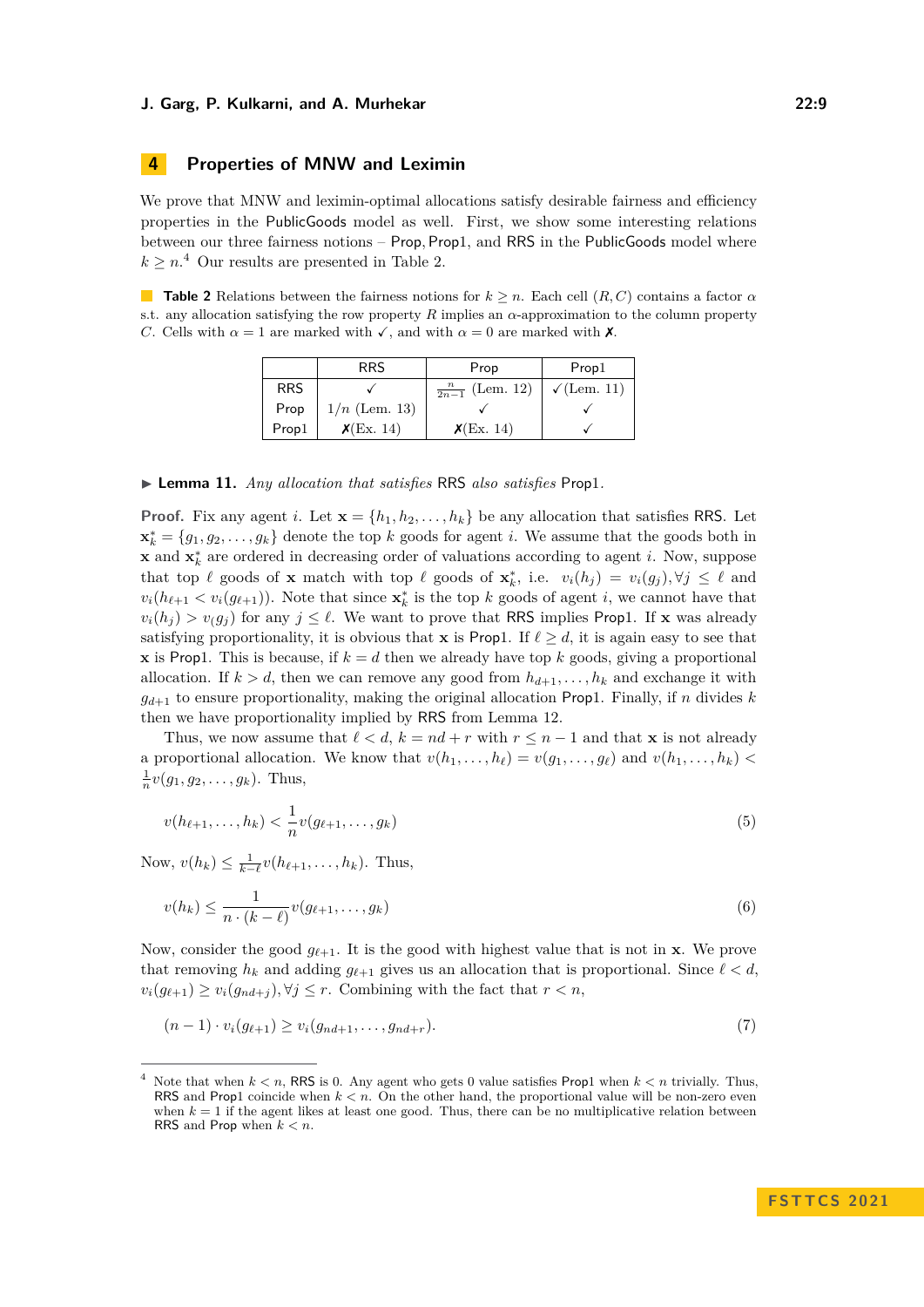Again since the goods are arranged in decreasing order of valuations,  $v_i(g_1, \ldots, g_d) \geq$  $v_i(g_{jd+1}, \ldots, g_{(j+1)d}), \forall 1 \leq j \leq (n-1)$ . Thus,

<span id="page-9-1"></span>
$$
(n-1)\cdot v_i(g_1,\ldots,g_d)\geq v_i(g_{d+1},\ldots,g_{nd}).\tag{8}
$$

Define,  $LHS = (n-1)v_i(g_{\ell+1}) + (n-1)v_i(g_1, \ldots, g_d)$ . Combining [\(7\)](#page-8-3) and [\(8\)](#page-9-1),

LHS 
$$
\geq v_i(g_{nd+1}, \ldots, g_{nd+r}) + v_i(g_{d+1}, \ldots, g_{nd})
$$
  
=  $v_i(g_{d+1}, \ldots, g_k)$   
=  $v_i(g_{\ell+1}, \ldots, g_k) - v_i(g_{\ell+1}, \ldots, g_d)$ 

Thus we get,

$$
(n-1)v_i(g_{\ell+1}) + (n-1)v_i(g_1,\ldots,g_\ell) \ge v_i(g_{\ell+1},\ldots,g_k) - nv_i(g_{\ell+1},\ldots,g_d)
$$

Now,  $v_i(g_{\ell+1}) \geq \frac{1}{k-\ell}v_i(g_{\ell+1},...,g_k)$ . Hence,

$$
nv_i(g_{\ell+1}) + (n-1)v_i(g_1, \ldots, g_{\ell}) \ge v_i(g_{\ell+1}, \ldots, g_k) - nv_i(g_{\ell+1}, \ldots, g_d) + \frac{1}{k-\ell}v_i(g_{\ell+1}, \ldots, g_k)
$$
  

$$
\ge v_i(g_{\ell+1}, \ldots, g_k) - nv_i(h_{\ell+1}, \ldots, h_k) + nv_i(h_k),
$$

where the second inequality follows because **x** is RRS and from [\(6\)](#page-8-4). Rearranging the above terms and using the fact that  $v_i(g_1, \ldots, g_\ell) = v_i(h_1, \ldots, h_\ell)$ , we get

$$
nv_i(g_{\ell+1}) + nv_i(h_1,\ldots,h_k) - nv_i(h_k) \ge v_i(g_1,\ldots,g_k)
$$

which implies that  $\bf{x}$  is Prop1.  $\triangleleft$ 

<span id="page-9-0"></span> $▶$  **Lemma 12.** *Any allocation that is α*-RRS *is also*  $α \cdot \frac{n}{2n-1}$ -Prop. *Further, when n divides k, α-*RRS *implies α-*Prop*.*

**Proof.** We will prove a stronger result assuming the valuations are monotone and subadditive. Let **x** denote any subset of k items that satisfies  $\alpha$  · RRS. Fix any agent *i*. We have,

$$
v_i(\mathbf{x}) \ge \alpha \cdot \max_{|\mathbf{y}| \le \lfloor k/n \rfloor} v_i(\mathbf{y}).
$$

Let  $\mathbf{x}^*$  denote the set of top *k* goods of agent *i*. Let  $k = n * d + r$  where  $r < n$ . We can partition  $\mathbf{x}^*$  by dividing it into *n* bundles, each of size  $\lfloor k/n \rfloor$  and *r* more bundles, each of size 1. Note that when  $k \geq n, |k/n| \geq 1$  and  $r < n$ . Thus, we get at most  $2n - 1$  bundles each of size at most  $\lfloor k/n \rfloor$ . We denote these bundles by  $S_1, S_2, \ldots, S_l$ , with  $l \leq 2n - 1$ . Thus, we have,

<span id="page-9-2"></span>
$$
v_i(\mathbf{x}^*) = v_i(\cup_{i \in [l]} S_i),
$$
  
\n
$$
\leq \sum_{i \in [l]} v_i(S_i),
$$
  
\n
$$
\leq \sum_{i \in [l]} \frac{1}{\alpha} \cdot v_i(\mathbf{x}),
$$
  
\n
$$
\leq v_i(\mathbf{x}) \cdot \frac{2n-1}{\alpha}.
$$
\n(9)

Here the second inequality follows from subadditivity and third follows because **x** is RRS. Thus, we have

$$
v_i(\mathbf{x}) \ge \frac{\alpha}{2n-1} v_i(\mathbf{x}^*) = \alpha \cdot \frac{n}{2n-1} \mathsf{Prop}_i.
$$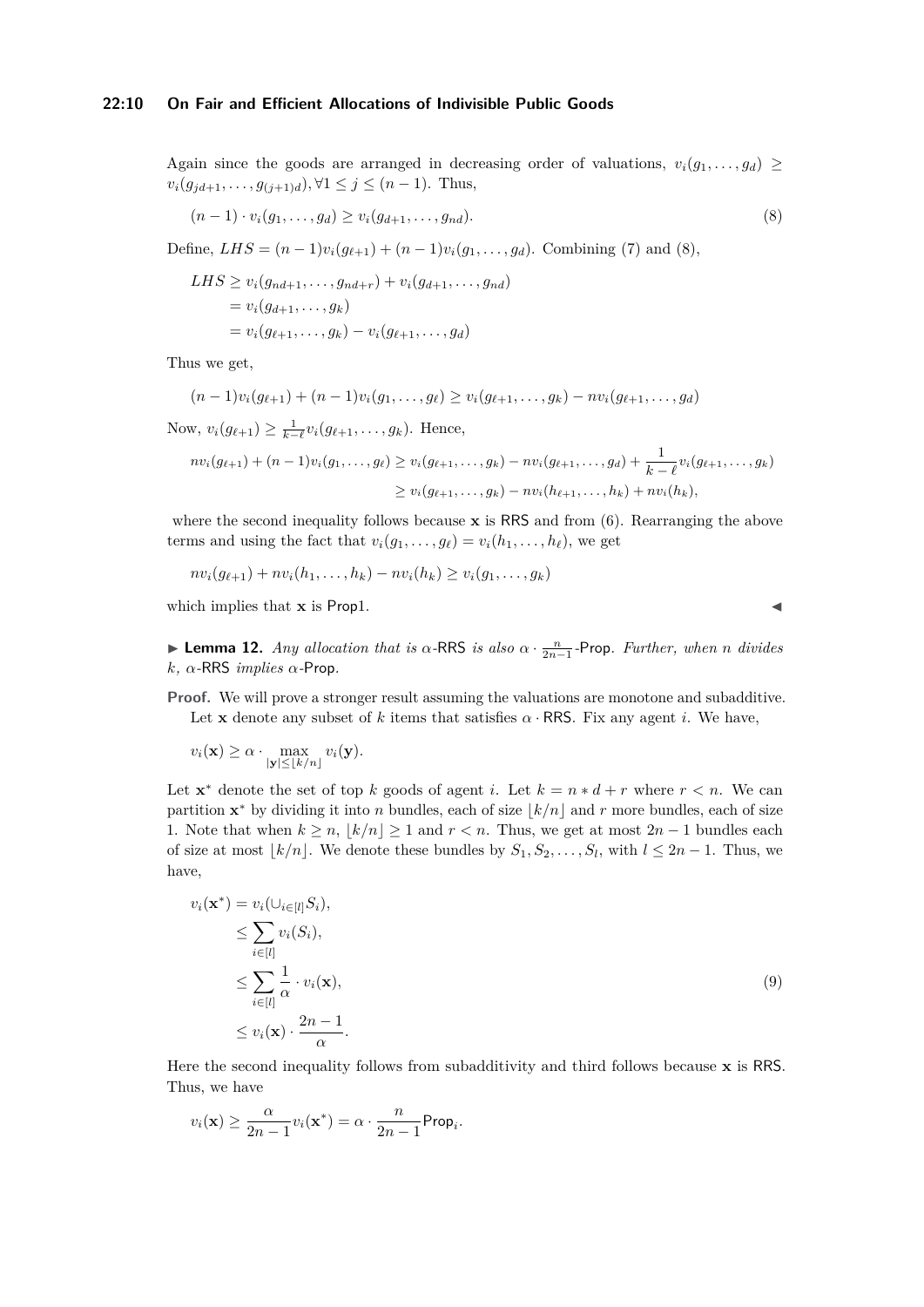Further, when *n* divides  $k, r = 0$  and we get  $l = n$  bundles each of size  $k/n$ . Thus, we have from  $(9)$ 

$$
v_i(\mathbf{x}^*) \leq \frac{n}{\alpha} \cdot v_i(\mathbf{x}).
$$

Thus,

$$
v_i(\mathbf{x}) \geq \frac{\alpha}{n} v_i(\mathbf{x}^*) = \alpha \mathsf{Prop}_i.
$$

<span id="page-10-0"></span>▶ **Lemma 13.** *Any allocation that satisfies α-*Prop *gives an α/n multiplicative approximation to* RRS*, and this is tight.*

**Proof.** Suppose a given allocation, **x** satisfies *α*-Prop. Fix any agent *i*.

$$
v_i(\mathbf{x}) \ge \alpha \cdot \frac{1}{n} \cdot \max_{|\mathbf{y}| \le k} v_i(\mathbf{y}),
$$
  
 
$$
\ge \alpha \cdot \frac{1}{n} \cdot \max_{|\mathbf{y}| \le \lfloor k/n \rfloor} v_i(\mathbf{y}),
$$
  
 
$$
= \frac{\alpha}{n} \cdot \text{RRS}.
$$

For the tightness of lemma, consider the following example: We have *n* = 2 agents and *m* = 5 goods. Agent 1 values goods 1 and 2 at 1 each, does not value goods 3*,* 4*,* 5. Agent 2 values all goods at 1. If  $k = 4$ , the RRS value of agent 1 is 2. Her proportional value is 1. Thus, picking goods 1*,* 3*,* 4*,* 5 gives agent 1 her Prop share but only ensures 1*/n* of her RRS share.  $\blacktriangleleft$ 

Finally, we note in the following example that Prop1 will not give any approximation to either Prop or RRS.

<span id="page-10-1"></span>▶ **Example 14** (Prop1 does not approximate Prop or RRS). Finally, we note that a Prop1 allocation might not give an  $\alpha$  approximation to RRS for any  $\alpha > 0$ . Consider an instance of public goods allocation with  $n = 2$ . We have 3 goods. Agent 1 values goods 1, 2 at value of 1 and values good 3 at 0. Agent 2 values goods 1, 2 at 0 and values good 3 at 1. If we want to select  $k = 2$  goods, then, selecting goods 1 and 2 gives agent 2 value 0. This allocation is Prop1, but provides no multiplicative approximation to either RRS or Prop for agent 2.

<span id="page-10-2"></span>Next, we show that MNW allocations are fair:

#### ▶ **Lemma 15.** *All MNW allocations satisfy Prop1.*

**Proof.** Suppose there exists an MNW allocation **x** that is not Prop1. This implies for some agent  $i \in \mathcal{A}$ , for all pairs of goods  $j \in \mathbf{x}$  and  $j' \notin \mathbf{x}$ ,  $v_i((\mathbf{x} \setminus j) \cup j') <$  Prop<sub>i</sub>. If  $k < n$ , Prop<sub>i</sub>  $\leq$  max<sub>*j*∈G</sub>  $v_{ij}$ , and swapping any good in **x** with this good will give her her proportional share.

Consider now  $k \geq n$ . Since we assume each agent positively values at least one good, the MNW value is non-zero. Since MNW is scale-invariant, we scale the valuations of agents so that  $v_h(\mathbf{x}) = 1 \ \forall h \neq i$ . Let g' be the highest-valued good of *i* not in **x**, i.e., *g*<sup>'</sup> = argmax<sub>*j*∈G\x</sub>*v*<sub>*ij*</sub>. Let  $\mathbf{x}_0 = \{j \in \mathbf{x} : v_{ij} < v_{ig'}\}$  be the set of goods in **x** that give *i* strictly lesser value than *g'*. Since *i* does not satisfy Prop1,  $\mathbf{x}_0 \neq \emptyset$ . Suppose we order the goods in G according to the valuation of *i* as  $\{g_1, \ldots, g_m\}$ , where  $v_i(g_r) \ge v_i(g_s)$  for  $1 \le r \le s \le m$ . Then  $n \cdot \text{Prop}_i = v_i(g_1, \ldots, g_k)$  by definition. Since  $g'$  is the highest-valued good for *i* not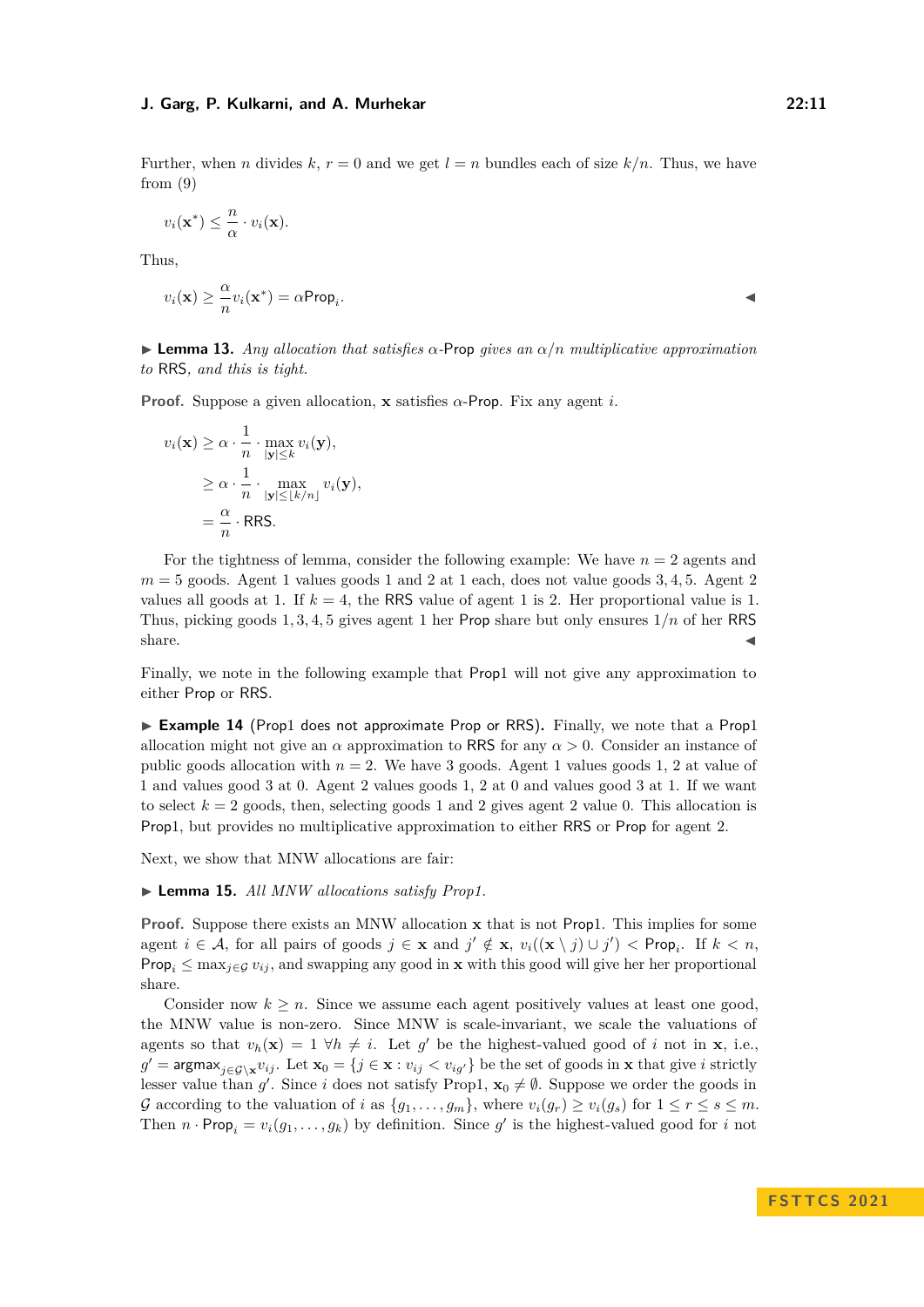# **22:12 On Fair and Efficient Allocations of Indivisible Public Goods**

in **x**, and further since every good in  $\mathbf{x}_0$  is valued at less than  $v_{i\alpha'}$  by *i*, we can bound the total value to *i* of the top *k* goods  $g_1, \ldots, g_k$  as follows:  $v_i(g_1, \ldots, g_k) \leq v_i(\mathbf{x} \setminus \mathbf{x}_0) + |\mathbf{x}_0|v_{iq'}$ which, using additivity of  $v_i$ , can alternatively be written as:

<span id="page-11-2"></span>
$$
v_i(\mathbf{x}) + \sum_{j \in \mathbf{x}_0} (v_{ig'} - v_{ij}) \ge n \text{Prop}_i.
$$
 (10)

Consider a good  $g$  given by<sup>[5](#page-11-1)</sup>:

$$
g\in \text{argmin}_{j\in \mathbf{x}_0} \frac{\sum_{h\in \mathcal{A}\backslash \{i\}} v_{hj}}{v_{ig'}-v_{ij}}.
$$

Then by definition of *g*, we have:

<span id="page-11-3"></span>
$$
\frac{\sum_{h \in \mathcal{A}\backslash\{i\}} v_{hg}}{v_{ig'} - v_{ig}} \le \frac{\sum_{j \in \mathbf{x}_0} \sum_{h \in \mathcal{A}\backslash\{i\}} v_{hj}}{\sum_{j \in \mathbf{x}_0} v_{ig'} - v_{ij}} \le \frac{\sum_{h \in \mathcal{A}\backslash\{i\}} \sum_{j \in \mathbf{x}_0} v_{hj}}{n \text{Prop}_i - v_i(\mathbf{x})}
$$
\n
$$
\le \frac{n-1}{n \text{Prop}_i - v_i(\mathbf{x})},
$$
\n(11)

where the first transition follows by rearranging terms in the numerator, and using [\(10\)](#page-11-2) in the denominator, and the final transition follows by recalling that  $v_h(\mathbf{x}) = 1$  for all  $h \neq i$ .

Let  $\delta = v_{ig'} - v_{ig}$ . We know  $v_i(\mathbf{x}) + \delta < \text{Prop}_i$ . Substituting this in [\(11\)](#page-11-3), and noting  $\delta > 0$  gives:

<span id="page-11-4"></span>
$$
\frac{\sum_{h\in\mathcal{A}\setminus\{i\}}v_{hg}}{\delta} < \frac{1}{v_i(\mathbf{x}) + \delta}.\tag{12}
$$

Let us now consider the allocation  $\mathbf{x}' = (\mathbf{x} \setminus g) \cup g'$ . We show  $NW(\mathbf{x}') > NW(\mathbf{x})$ , thus contradicting the Nash optimality of **x**. Since for any  $h \neq i$ ,  $v_h(\mathbf{x}') \geq v_h(\mathbf{x}) - v_{hg} = 1 - v_{hg}$ , we have:

$$
\prod_{h \in \mathcal{A}} v_h(\mathbf{x}') \ge v_i(\mathbf{x}') \prod_{h \in \mathcal{A} \setminus \{i\}} (1 - v_{hg}) \ge (v_i(\mathbf{x}) + \delta) \left(1 - \sum_{h \in \mathcal{A} \setminus \{i\}} v_{hg}\right)
$$
\n
$$
> (v_i(\mathbf{x}) + \delta) \left(1 - \frac{\delta}{v_i(\mathbf{x}) + \delta}\right) = v_i(\mathbf{x}),
$$

where the first transition uses Weierstrass' inequality [\[24\]](#page-17-11), and the second transition uses [\(12\)](#page-11-4). This leads to  $NW(\mathbf{x}') > NW(\mathbf{x})$ , giving the desired contradiction. Hence any MNW allocation satisfies Prop1.

Besides Prop1, the MNW allocation satisfies several other desirable properties, as our next result shows.

<span id="page-11-0"></span> $\blacktriangleright$  **Theorem 16.** All MNW allocations satisfy PO, Prop1, and 1/n-RRS. Further when  $k \geq n$ , *MNW allocation implies*  $\frac{1}{2n-1}$ -Prop.

**Proof.** If any MNW allocation did not satisfy Pareto optimality, then at least one of the agents gets a strictly higher value with values of all other agents not decreasing. Thus, if the MNW value is non-zero, we get an allocation with strictly higher Nash Product, contradicting

<span id="page-11-1"></span><sup>5</sup> [\[15\]](#page-16-2) considered an *issue* similarly.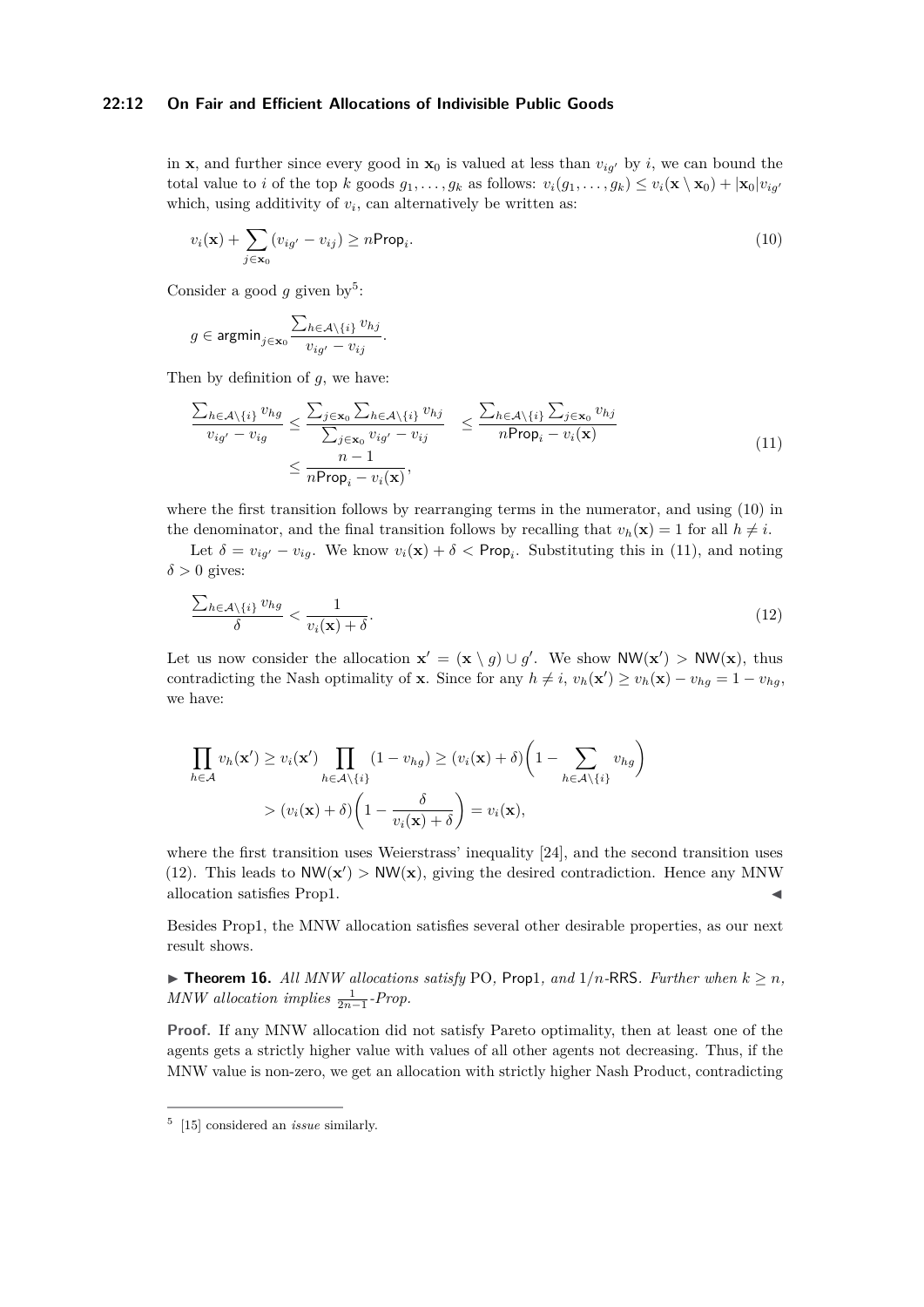the optimality of value of MNW. On the other hand, if MNW value is zero and the strict increase of value holds for one of the agents with non-zero value, then the Nash Product over these agents increases contradicting maximality of Nash Product of these agents. On the other hand, if the strict inequality holds for an agent who receives zero value, the number of agents with non-zero value increases, contradicting the maximality of number of agents who get non-zero value. In both cases, the optimality of MNW is contradicted. Thus any MNW allocation satisfies Pareto Optimality.

Next we prove that all MNW allocations satisfy 1*/n*-RRS. Suppose there exists an MNW allocation **x** that is not 1/n-RRS. This implies that for some agent  $i \in \mathcal{A}$ ,  $v_i(\mathbf{x}) < \frac{1}{n} RRS_i$ . Let us order the goods according to *i*'s valuation: let  $\mathcal{G} = \{g_1, g_2, \ldots, g_m\}$ , such that  $v_i(g_r) \geq v_i(g_s)$ , for all  $1 \leq r \leq s \leq m$ . Let  $p = \lfloor \frac{k}{n} \rfloor$ . When  $k < n$ ,  $p = 0$ , in that case  $RRS_i = 0$ . Therefore,  $k \geq n$ . Observe that the round-robin share of *i* is given by  $RRS_i = v_i({g_1, \ldots, g_p})$ . We scale the valuations of the agents so that for every agent *i*,  $v_i(\mathbf{x}) = 1$ . In particular, this implies  $\mathsf{RRS}_i > n$ .

Let us order the goods in **x** according to *i*'s valuation: let  $\mathbf{x} = \{j_1, j_2, \dots, j_k\}$ , such that  $v_i(j_r) \geq v_i(j_s)$ , for all  $1 \leq r \leq s \leq k$ . Define for  $r \in [p]$ ,  $S_r = \{j_{rn-n+1}, \ldots, j_{rn}\}$ , and  $g'_r = \operatorname{\textsf{argmin}}_{j \in S_r} \sum_{h \in \mathcal{A} \setminus \{i\}} v_{hj}.$ 

We now construct another allocation **x**' as follows. We first check if  $g_1 \in \mathbf{x}$ . If not, we begin constructing **x**' by removing  $g'_1$  from **x** and adding  $g_1$ . If  $g_1 \in \mathbf{x}$ , then we proceed to check whether  $g_2 \in \mathbf{x}$  or not. For every  $r \in [p]$ , we remove  $g'_r$  and add  $g_r$  if  $g_r$  is not in **x**. If  $g_r$  is already in **x** then for such an *r* no operation is done. Since we are removing  $g'_r$ and  $v_i(g'_r) < v_i(g_r) \le v_i(g_s)$  for all  $s < r$ , this ensures that  $\{g_1, \ldots, g_p\} \subseteq \mathbf{x}'$ , which shows  $v_i(\mathbf{x}') \geq \text{RRS}_i > n$ . Observe that:

$$
\sum_{r=1}^{p} \sum_{h \in \mathcal{A} \setminus \{i\}} v_h(g'_r) \le \sum_{r=1}^{p} \frac{1}{n} \sum_{h \in \mathcal{A} \setminus \{i\}} \sum_{j \in S_r} v_{hj} \qquad \text{(def. of } g_r)
$$
\n
$$
\le \frac{1}{n} \sum_{r=1}^{p} \sum_{j \in S_r} \sum_{h \in \mathcal{A} \setminus \{i\}} v_{hj} \qquad \text{(rearranging)}
$$
\n
$$
\le \frac{1}{n} \sum_{j \in \mathbf{x}} \sum_{h \in \mathcal{A} \setminus \{i\}} v_{hj} \qquad \text{(def. of } S_r)
$$
\n
$$
\le \frac{1}{n} \sum_{h \in \mathcal{A} \setminus \{i\}} v_h(\mathbf{x}^*) \qquad \text{(rearranging)}
$$
\n
$$
= \frac{n-1}{n}.
$$
\n(10)

Then we have:

$$
\begin{split} \text{NW}(\mathbf{x}')^{n} &= \prod_{h \in \mathcal{A}} v_{h}(\mathbf{x}') \ge v_{i}(\mathbf{x}') \prod_{h \in \mathcal{A} \setminus \{i\}} v_{h}(\mathbf{x}'), \\ &\ge v_{i}(\mathbf{x}') \prod_{h \in \mathcal{A} \setminus \{i\}} \left(1 - \sum_{r=1}^{p} v_{h}(g_{r}')\right), \\ &\ge v_{i}(\mathbf{x}') \left(1 - \sum_{r=1}^{p} \sum_{h \in \mathcal{A} \setminus \{i\}} v_{h}(g_{r})\right) > n \left(1 - \frac{n-1}{n}\right) = \text{NW}(\mathbf{x})^{n}, \end{split}
$$

which contradicts the fact that **x** is Nash optimal.

Combining this with Lemma [\(12\)](#page-9-0) and Lemma [\(15\)](#page-10-2), we get the proof of the theorem.  $\blacktriangleleft$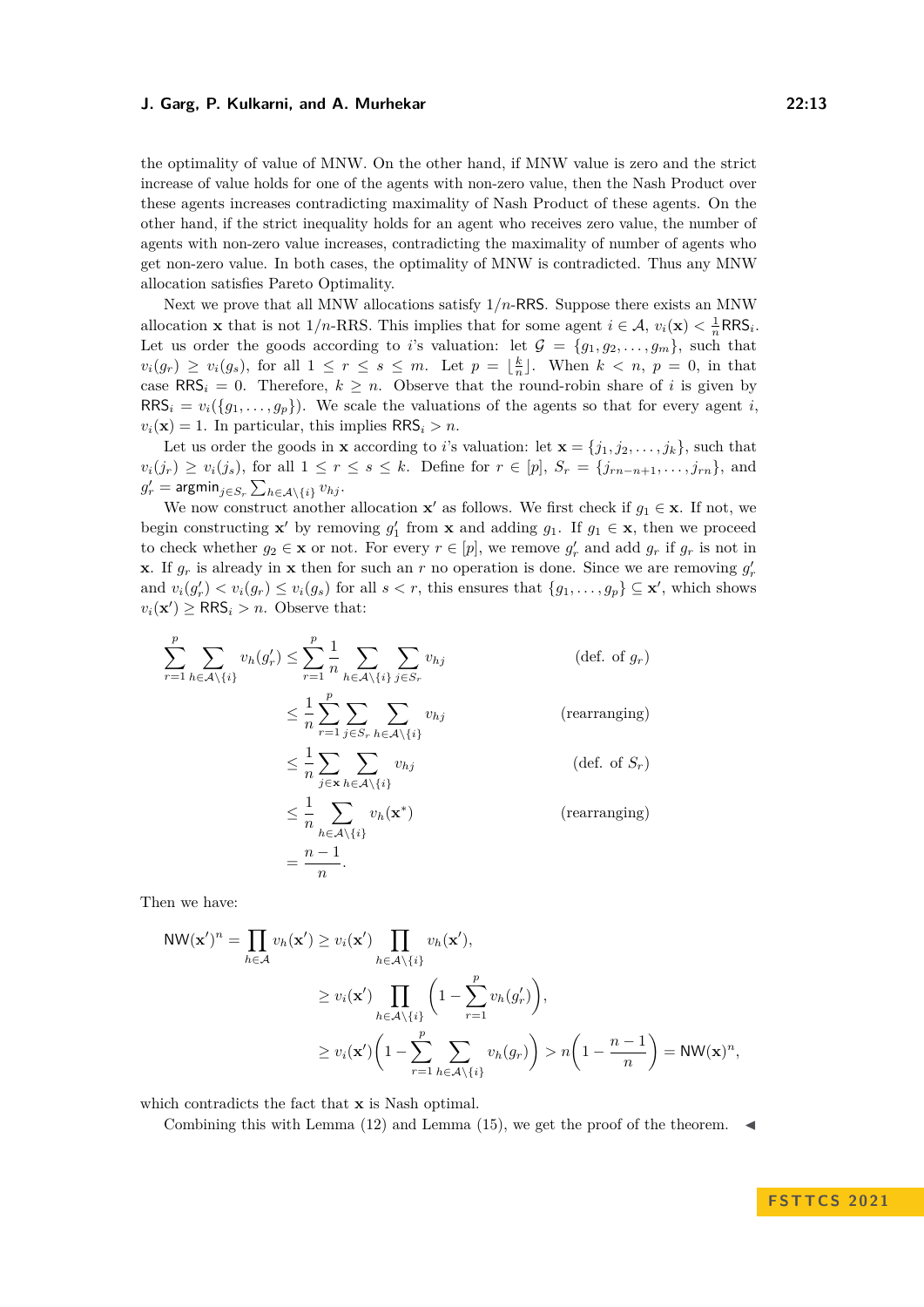## **22:14 On Fair and Efficient Allocations of Indivisible Public Goods**

Similar fairness and efficiency properties for the leximin-optimal allocation. In particular, one can prove the following theorem (proof is in full version of the paper).

▶ **Theorem 17.** *All leximin-optimal allocations are PO, satisfy* RRS *and* Prop1*. Further, when*  $k \geq n$ , a leximin-optimal allocation is also  $(n/(2n-1))$ -Prop.

# **5 Complexity of MNW and Leximin**

In this section, we show that PublicMNW and PublicLex are NP-hard. Our hardness results also hold for instances with binary values, which is in stark contrast to the private goods setting, where MNW and leximin-optimal allocations can be computed in polynomial-time. All proofs for this section can be found in the full version of paper. Since the cases of  $k \geq n$ and  $k < n$  are interesting in their own right, we consider them separately.

 $\triangleright$  **Theorem 18.** *Given a* PublicGoods *allocation instance where*  $k < n$ *, computing an*  $\alpha$ *approximation to MNW is* NP*-hard for any α >* 0*, even when all valuations are binary.*

#### <span id="page-13-3"></span>▶ **Theorem 19.** PublicMNW *is* NP*-hard, even when all valuations are binary.*

**Proof.** (Sketch) We reduce from the exact regular set packing (**ERSP**) problem. In the input to ERSP, there are *n* elements  $X = \{x_1, \ldots, x_n\}$ , a family of subsets  $\mathcal{F} = \{F_1, \ldots, F_m\}$  where each  $F_j \subseteq X$  and  $|F_j| = d$ . The problem is to compute a subfamily  $\mathcal{F}' \subseteq \mathcal{F}$ ,  $|\mathcal{F}'| = r$ , s.t. for all  $F_i \neq F_j \in \mathcal{F}'$ ,  $F_i \cap F_j = \emptyset$ . Let  $\mathcal{I} = (X, \mathcal{F}, d, r)$  be an instance of **ERSP**. We construct a PublicGoods instance  $\mathcal{I}' = \{A, \mathcal{G}, k, \{v_i\}_{i \in \mathcal{A}}, T\}$  as follows. We create a set  $\mathcal{A} = [n]$  of  $n$ agents, a set  $\mathcal{G} = \{g_1, \ldots, g_m\} \cup \{d_1, \ldots, d_n\}$  of  $m+n$  public goods. For any agent  $i \in \mathcal{A}$  and good  $g_i \in \mathcal{G}$ ,  $v_i(g_i) = 1$  if  $x_i \in F_i$  else 0. For any agent  $i \in \mathcal{A}$  and good  $d_i \in \mathcal{G}$ ,  $v_i(d_i) = 1$ . We set  $k = r + n$  and  $T = ((n + 1)^{dr} n^{n - dr})^{1/n}$ . We show that  $\mathcal I$  is a yes-instance for ERSP iff the MNW for  $\mathcal{I}'$  is at least  $T$ .

#### <span id="page-13-1"></span>▶ **Theorem 20.** PublicMNW *is* NP*-hard, even for two agents.*

We next show a similar hardness results for computing leximin-optimal allocations, which as we show, apply even for instances with binary values.

<span id="page-13-0"></span>▶ **Theorem 21.** PublicLex *is* NP-hard, even when the valuations are binary.

# <span id="page-13-2"></span>▶ **Theorem 22.** PublicLex *is* NP*-hard, even for two agents.*

**Proof.** (Sketch) We prove this by reducing from the NP-complete problem Monotone *c*-SAT. In an instance of Monotone *c*-SAT we have  $X = \{x_1, \ldots, x_n\}$  variables, formula,  $F = C_1 \wedge C_2 \wedge \cdots \wedge C_m$  in CNF form with additional constraint that all literals in it are positive. We want to determine if we can satisfy *F* by setting at most *c* variables to true. To create  $\mathcal{I} = (\mathcal{A}, \mathcal{G}, k, \{v_i\}_{i \in \mathcal{A}})$ , corresponding to each clause  $C_i$ , we create an agent, *i* and corresponding to each variable,  $x_j$  we create a good,  $j$ . Each agent likes the goods corresponding to the variables that show up in her corresponding clause. To ensure that  $k \geq |\mathcal{A}|$  in the public goods instance, we create one dummy agent and  $m-c+1$  dummy goods. Finally, set  $k = m + 1$ . We show that F has a satisfying assignment with c true variables iff in the Leximin-optimal the minimum utility is  $m - c + 1$ , and the second minimum utility is at least  $m - c + 2$ .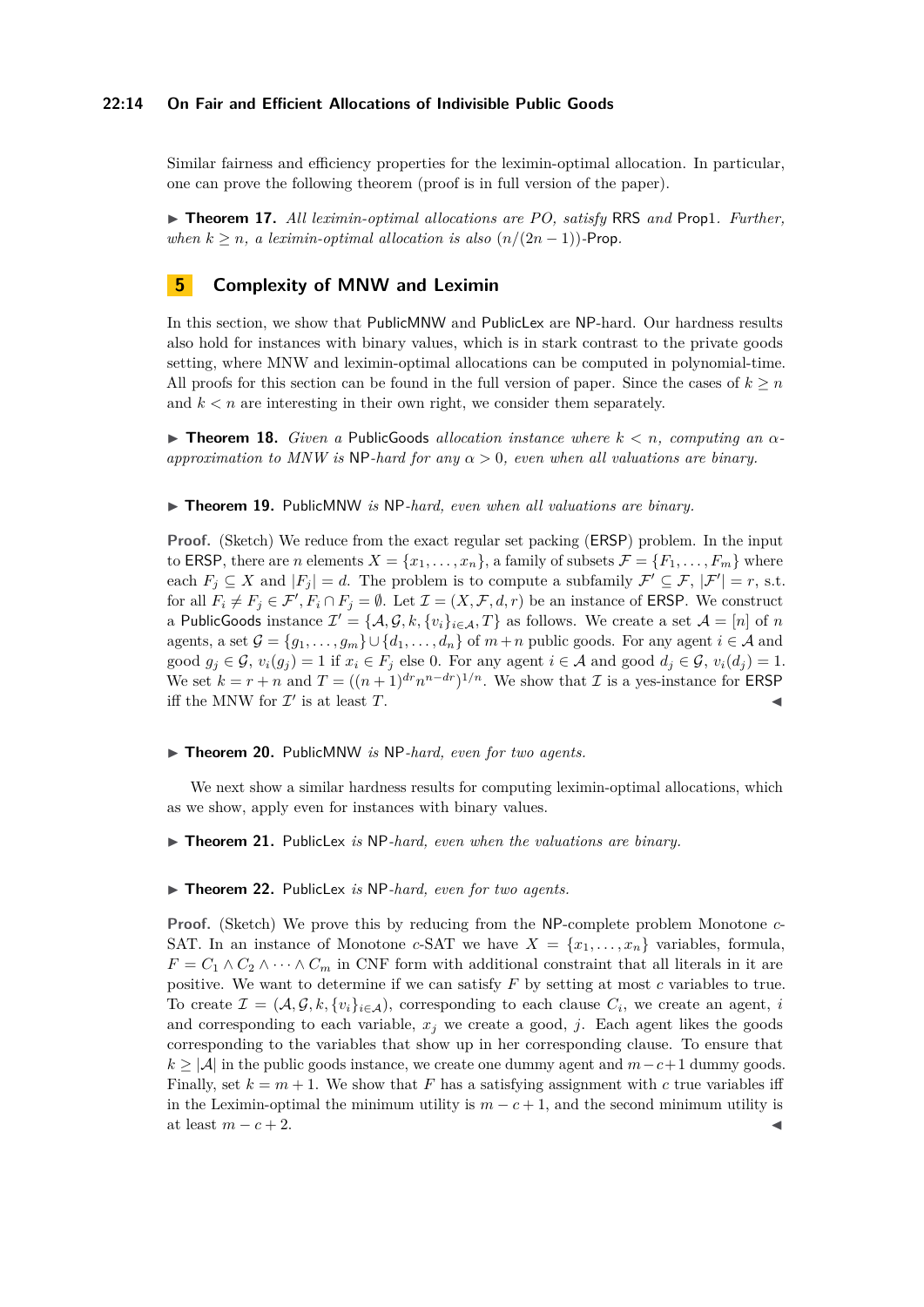Using the reductions of Theorems [4](#page-5-0) and [9](#page-7-2) and the NP-hardness results of this section, we obtain NP-hardness results for computing MNW and leximin allocations in the public decision making model. In fact, Observation [8](#page-7-0) implies that this NP-hardness remains for the MNW problem even with the valuations are binary.

<span id="page-14-0"></span>▶ **Corollary 23.** DecisionMNW *is* NP*-hard, even when all values are binary.*

Using our reductions (Theorems [4](#page-5-0) and [9\)](#page-7-2) together with the NP-hardness of PublicMNW and PublicLex (Theorems [19](#page-13-3) and [21\)](#page-13-0) implies that:

▶ **Corollary 24.** *The problems* DecisionMNW *and* DecisionLex *are* NP*-hard.*

# **6 Algorithms for MNW and Leximin**

In light of the above computational hardness, we turn to approximation algorithms and exact algorithms for special cases. The proofs of results in this section and the algorithms for special cases can be found in the full version of paper. We first present an algorithm that provides an  $O(n)$  factor approximation to MNW and satisfies fairness properties of RRS, Prop1 when valuations  $\{v_i\}_{i\in\mathcal{A}}$  are *monotone*  $(v_i(S) \leq v_i(S \cup g)$  for all  $S \subseteq \mathcal{G}$  and *g* ∈ G \ S) and *subadditive* (for all  $S_1$  ⊆ G,  $S_2$  ⊆ G,  $v_i(S_1) + v_i(S_2) \ge v_i(S_1 \cup S_2)$ ). The class of subadditive valuations captures complement-free goods, and subsumes additive valuations. Our algorithm assumes access to demand oracles<sup>[6](#page-14-1)</sup> for the subadditive valuations. We use the following subroutine, Maximize, from [\[5\]](#page-16-18) which takes:

Input: Set of goods,  $G$ , the valuation function  $v_i$  of the agent *i*, and an integer *r*; and returns:

Output:  $\mathbf{x} \subseteq \mathcal{G}$ , s.t.  $v_i(\mathbf{x}) \geq \frac{1}{2} \max_{S \subseteq \mathcal{G}, |S| \leq r} v_i(S)$ 

Our algorithm, AlgGreedy, has two steps:

For all  $i \in \mathcal{A}$ ,  $\mathbf{x}_i \leftarrow \textsf{Maximize}(\mathcal{G}, v_i, \lfloor \frac{k}{n} \rfloor)$ 

Return **x** ← ∪*i*∈A**x***<sup>i</sup>*

For additive valuations, we assume that Maximize returns a set of  $|k/n|$  most-preferred goods for each agent. This algorithm enables us to show that:

▶ **Theorem 25.** *There exists a polynomial-time algorithm for the problem of* PublicGoods *allocation (where*  $k \geq n$  *and agents have monotone, subadditive valuations) that returns an allocation which satisfies* RRS,  $\frac{1}{2}$ -Prop, and approximates the MNW to a factor of  $O(n)$ . *Further, when the valuations are additive, the allocation satisfies* Prop1*.*

We now present pseudo-polynomial time algorithms for two special cases, namely constantly many types of agents, and constantly many types of goods. Our results apply to the more general model of *budget constraints*. We denote an instance of this model by  $\mathcal{I} = (\mathcal{A}, \mathcal{G}, B, \{c_j\}_{j \in \mathcal{G}}, \{v_i\}_{i \in \mathcal{A}})$ . Each good  $j \in \mathcal{G}$  has an associated integral cost  $c_j$ , and in a feasible allocation the sum of costs of the picked goods must not exceed the budget *B*. The MNW and leximin-objectives are defined as before, but over feasible allocations that satisfy the budget constraints. Since cardinality constraints are a special case of budget constraints with uniform cost, our hardness results apply for the budget model also.

<span id="page-14-1"></span><sup>6</sup> Subadditive valuations are set functions and cannot in general represented efficiently. We thus assume access to the functions through some oracles. Given a set of prices  $p_j$  for each good  $j \in \mathcal{G}$ , a demand oracle returns any set *S* that maximizes  $v_i(S) - \sum_{j \in S} p_j$ .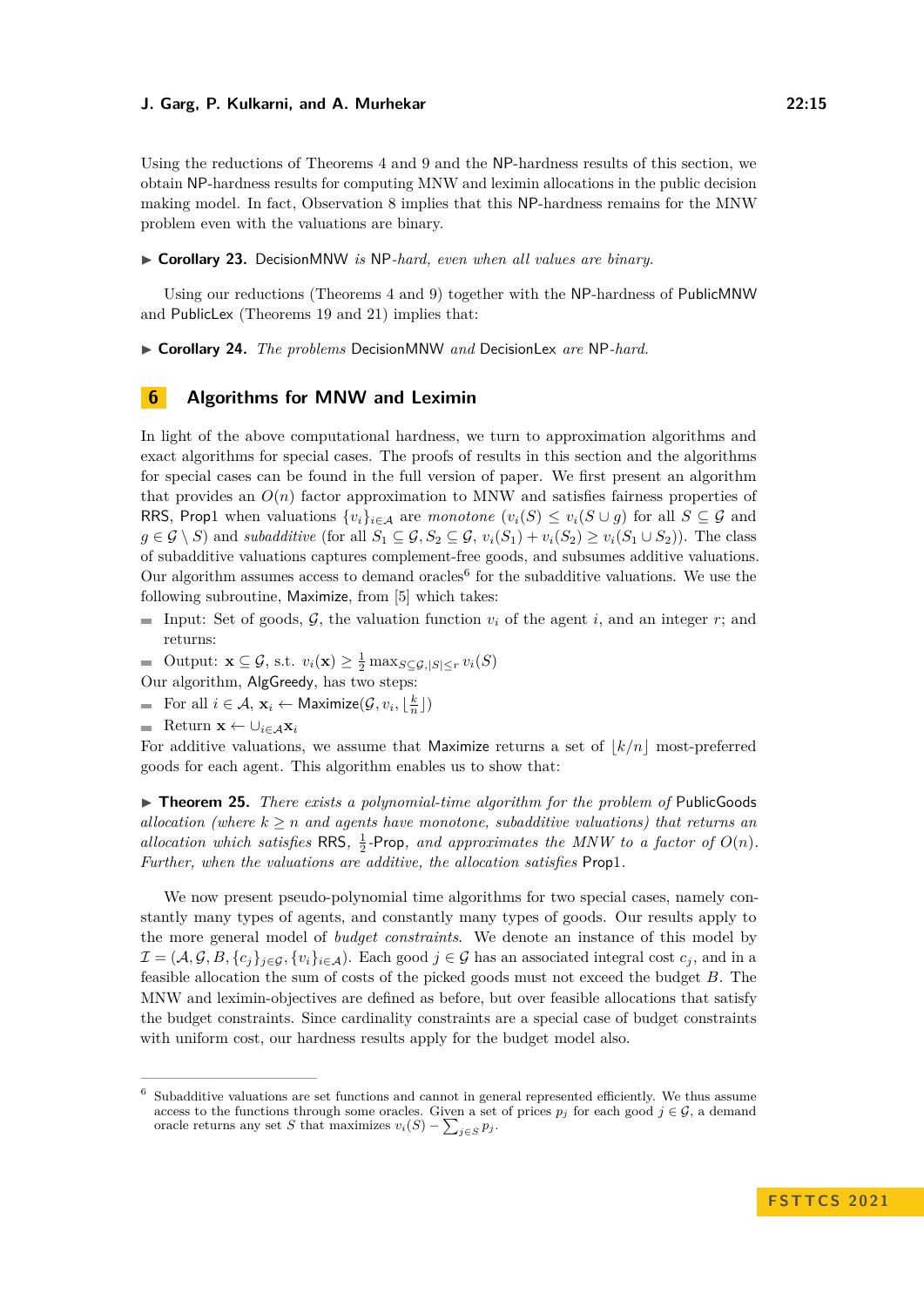# **22:16 On Fair and Efficient Allocations of Indivisible Public Goods**

## **Constantly many types of agents**

We consider instances where the number of *agent types* is constant. We say agents *i* and *h* have the same *type* if  $\forall j \in \mathcal{G}$ ,  $v_{ij} = v_{hj}$ .

▶ **Theorem 26.** For a PublicGoods allocation instance,  $\mathcal{I} = (\mathcal{A}, \mathcal{G}, B, \{c_i\}_{i \in \mathcal{G}}, \{v_i\}_{i \in \mathcal{A}})$  with *t* distinct types of agents, (i) an MNW allocation can be computed in time  $O(m \cdot (mV)^t)$ , *(ii) a leximin-optimal allocation can be computed in time*  $O(m \cdot n \log n \cdot (mV)^t)$ *, where*  $V = \max_{i \in \mathcal{A}, j \in \mathcal{G}} v_{ij}$ .

We prove this by presenting a dynamic-programming based algorithm which computes such allocations. We also get:

▶ **Corollary 27.** *For binary valuations, with constantly many types of agents* PublicMNW *and* PublicLex *are polynomial-time solvable.*

## **Constantly many types of goods**

We now consider instances where the number of *types of goods* is constant. We say two goods *j*<sub>1</sub>, *j*<sub>2</sub> ∈ G have same type if for all agents  $i \in \mathcal{A}$ ,  $v_{ij_1} = v_{ij_2}$  and  $c_{j_1} = c_{j_2}$ . In this case, we can enumerate all feasible allocations efficiently, implying that an MNW or leximin-optimal allocation can be computed in polynomial-time.

▶ **Theorem 28.** For a PublicGoods allocation instance  $\mathcal{I} = (\mathcal{A}, \mathcal{G}, B, \{c_j\}_{j \in \mathcal{G}}, \{v_i\}_{i \in [n]})$  with *t different types of goods, (i) an MNW, can be computed in time O*(*m<sup>t</sup>* ) *(ii) a leximin-optimal allocation can be computed in time*  $O(n \log n \cdot m^t)$ *.* 

# **7 Discussion**

In this paper, we considered the problem of allocating indivisible public goods to agents subject to a cardinality constraint. We showed fundamental connections between the models of private goods, public goods, and public decision making, by presenting polynomial-time reductions for the popular solution concepts of maximum Nash welfare (MNW) and leximin. We also showed that MNW and leximin-optimal allocations satisfy desirable fairness properties like Prop1 and RRS, and the efficiency property of PO. Further we showed that these objectives are computationally NP-hard, including for several special cases like constantly many agents and binary valuations. Lastly, we designed an approximation algorithm for MNW and pseudo-polynomial time algorithms for the case of constantly many agents.

Our work opens up several interesting research directions. Firstly, extending our reductions to the budget model presents a challenging problem. A second question is devising an algorithm to compute a Prop1+PO or RRS+PO allocations in polynomial time, bypassing the hardness of computing MNW or leximin-optimal allocations. Appropriately defining properties like Prop1 in the budget model and investigating whether MNW and leximin satisfy them would be a third interesting research direction. Finally, designing constant-factor approximation algorithms, even for restricted cases like binary valuations, which captures a large class of voting-like scenarios, is another important open problem.

## **References**

<span id="page-15-1"></span>**<sup>1</sup>** S Airiau, H Aziz, I Caragiannis, J Kruger, and J Lang. Positional social decision schemes: Fair and efficient portioning. In *Proceedings of the 7th International Workshop on Computational Social Choice (COMSOC)*, 2018.

<span id="page-15-0"></span>**<sup>2</sup>** Haris Aziz, Markus Brill, Vincent Conitzer, Edith Elkind, Rupert Freeman, and Toby Walsh. Justified representation in approval-based committee voting. In *Proceedings of the Twenty-Ninth AAAI Conference on Artificial Intelligence*, pages 784–790, 2015.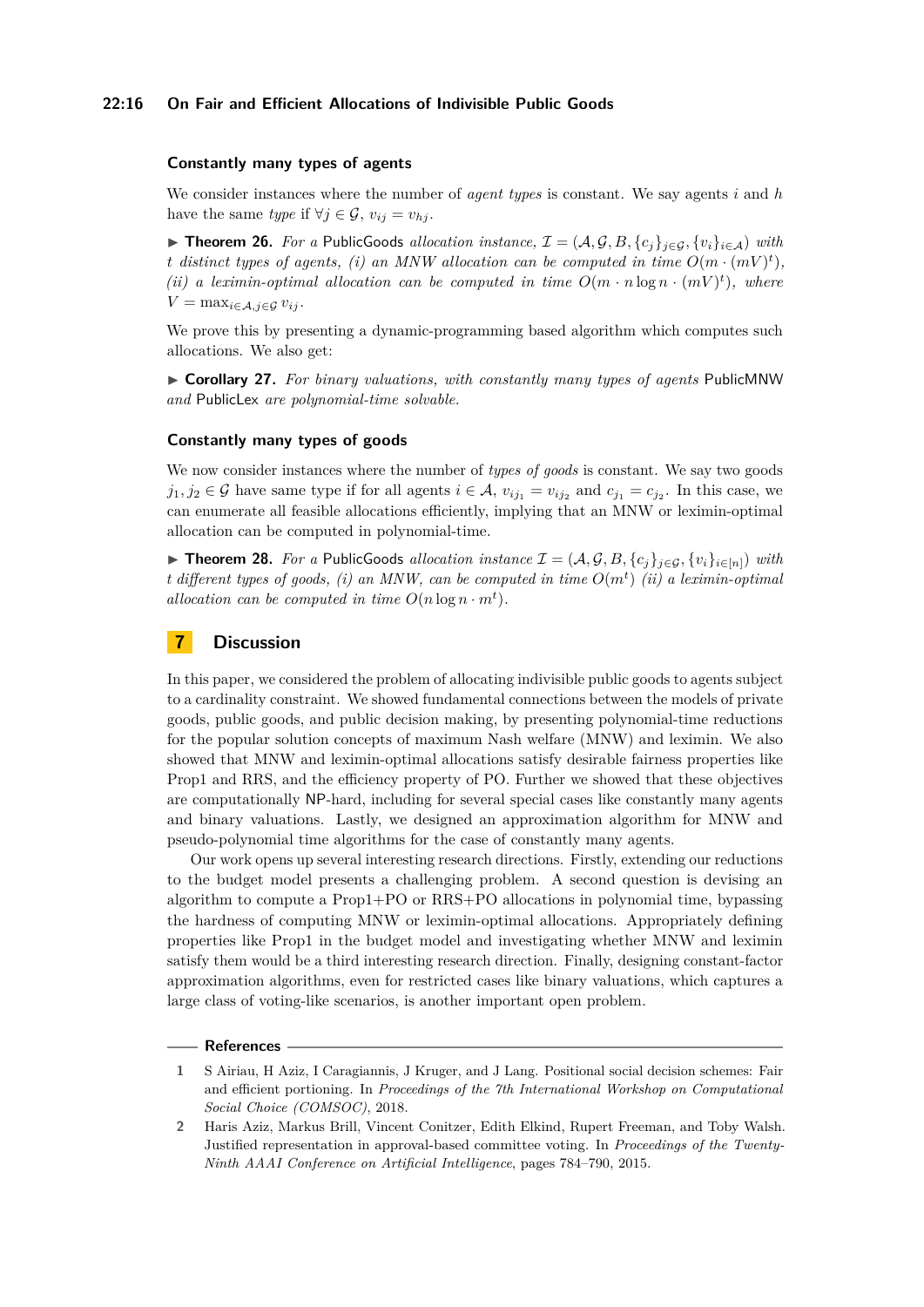- <span id="page-16-15"></span>**3** Haris Aziz, Barton E. Lee, and Nimrod Talmon. Proportionally representative participatory budgeting: Axioms and algorithms. In *Proceedings of the 17th International Conference on Autonomous Agents and MultiAgent Systems (AAMAS)*, pages 23–31, 2018.
- <span id="page-16-16"></span>**4** Haris Aziz and Nisarg Shah. Participatory budgeting: Models and approaches. *arXiv preprint arXiv:2003.00606*, 2020.
- <span id="page-16-18"></span>**5** Ashwinkumar Badanidiyuru, Shahar Dobzinski, and Sigal Oren. Optimization with demand oracles. *Algorithmica*, 81(6):2244–2269, 2019.
- <span id="page-16-3"></span>**6** Siddharth Barman and Sanath Krishnamurthy. On the proximity of markets with integral equilibria. In *Proceedings of the 33rd AAAI Conference on Artificial Intelligence*, pages 1748–1755, 2019.
- <span id="page-16-11"></span>**7** Siddharth Barman, Sanath Kumar Krishnamurthy, and Rohit Vaish. Finding fair and efficient allocations. In *Proceedings of the 2018 ACM Conference on Economics and Computation (EC)*, pages 557–574, 2018.
- <span id="page-16-9"></span>**8** Siddharth Barman, Sanath Kumar Krishnamurthy, and Rohit Vaish. Greedy algorithms for maximizing Nash social welfare. In *Proceedings of the 17th International Conference on Autonomous Agents and MultiAgent Systems (AAMAS)*, pages 7–13, 2018.
- <span id="page-16-6"></span>**9** Ivona Bezáková and Varsha Dani. Allocating indivisible goods. *SIGecom Exch.*, 5(3):11–18, April 2005.
- <span id="page-16-0"></span>**10** S.J. Brams and A.D. Taylor. *Fair Division: From Cake-Cutting to Dispute Resolution*. Cambridge University Press, 1996.
- <span id="page-16-4"></span>**11** Ioannis Caragiannis, David Kurokawa, Hervé Moulin, Ariel D. Procaccia, Nisarg Shah, and Junxing Wang. The unreasonable fairness of maximum Nash welfare. In *Proceedings of the 2016 ACM Conference on Economics and Computation (EC)*, pages 305–322, 2016.
- <span id="page-16-12"></span>**12** Bhaskar Ray Chaudhury, Yun Kuen Cheung, Jugal Garg, Naveen Garg, Martin Hoefer, and Kurt Mehlhorn. On fair division for indivisible items. In *38th IARCS Annual Conference on Foundations of Software Technology and Theoretical Computer Science (FSTTCS)*, pages 25:1–25:17, 2018.
- <span id="page-16-1"></span>**13** Yu Cheng, Zhihao Jiang, Kamesh Munagala, and Kangning Wang. Group fairness in committee selection. In *Proceedings of the 2019 ACM Conference on Economics and Computation*, pages 263–279, 2019.
- <span id="page-16-10"></span>**14** Richard Cole and Vasilis Gkatzelis. Approximating the Nash social welfare with indivisible items. In *Proceedings of the forty-seventh annual ACM symposium on Theory of computing (STOC)*, pages 371–380, 2015.
- <span id="page-16-2"></span>**15** Vincent Conitzer, Rupert Freeman, and Nisarg Shah. Fair public decision making. In *Proceedings of the 2017 ACM Conference on Economics and Computation (EC)*, pages 629– 646, 2017.
- <span id="page-16-7"></span>**16** Andreas Darmann and Joachim Schauer. Maximizing Nash product social welfare in allocating indivisible goods. *SSRN Electronic Journal*, 247, January 2014.
- <span id="page-16-17"></span>**17** Brandon Fain, Ashish Goel, and Kamesh Munagala. The core of the participatory budgeting problem. In *Web and Internet Economics (WINE)*, pages 384–399, 2016.
- <span id="page-16-13"></span>**18** Brandon Fain, Kamesh Munagala, and Nisarg Shah. Fair allocation of indivisible public goods. In *Proceedings of the 2018 ACM Conference on Economics and Computation (EC)*, pages 575–592, 2018.
- <span id="page-16-14"></span>**19** Till Fluschnik, Piotr Skowron, Mervin Triphaus, and Kai Wilker. Fair knapsack. In *Proceedings of the AAAI Conference on Artificial Intelligence (AAAI)*, pages 1941–1948, 2019.
- <span id="page-16-8"></span>**20** Rupert Freeman, Sujoy Sikdar, Rohit Vaish, and Lirong Xia. Equitable allocations of indivisible goods. In *Proceedings of the Twenty-Eighth International Joint Conference on Artificial Intelligence (IJCAI)*, pages 280–286, 2019.
- <span id="page-16-5"></span>**21** Jugal Garg, Martin Hoefer, and Kurt Mehlhorn. Satiation in Fisher markets and approximation of Nash social welfare. *CoRR*, abs/1707.04428, 2017.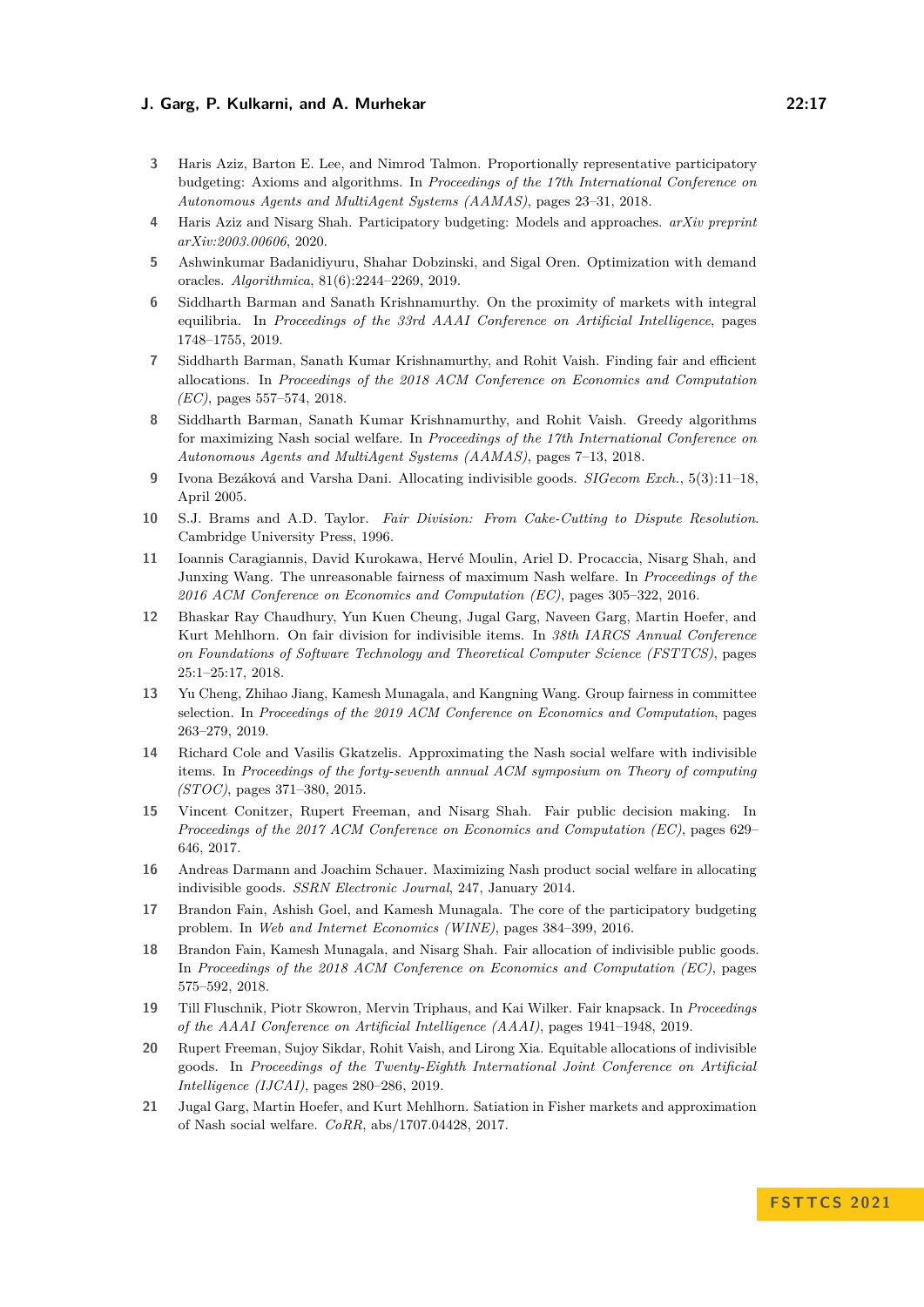## **22:18 On Fair and Efficient Allocations of Indivisible Public Goods**

- <span id="page-17-5"></span>**22** Jugal Garg, Edin Husic, and László A. Végh. Approximating Nash social welfare under Rado valuations. In *STOC '21: 53rd Annual ACM SIGACT Symposium on Theory of Computing, Virtual Event, Italy, June 21-25, 2021*, pages 1412–1425, 2021.
- <span id="page-17-0"></span>**23** Jugal Garg, Pooja Kulkarni, and Aniket Murhekar. On fair and efficient allocations of indivisible public goods. *CoRR*, abs/2107.09871, 2021. [arXiv:2107.09871](http://arxiv.org/abs/2107.09871).
- <span id="page-17-11"></span>**24** M. S. Klamkin and D. J. Newman. Extensions of the Weierstrass product inequalities. *Mathematics Magazine*, 43(3):137–141, 1970. URL: <http://www.jstor.org/stable/2688388>.
- <span id="page-17-9"></span>**25** Mayuresh Kunjir, Brandon Fain, Kamesh Munagala, and Shivnath Babu. ROBUS: Fair cache allocation for data-parallel workloads. In *Proceedings of the 2017 ACM International Conference on Management of Data*, pages 219–234, 2017.
- <span id="page-17-4"></span>**26** Euiwoong Lee. APX-hardness of maximizing Nash social welfare with indivisible items. *Information Processing Letters*, 122:17–20, 2017.
- <span id="page-17-3"></span>**27** Peter McGlaughlin and Jugal Garg. Improving Nash social welfare approximations. *J. Artif. Intell. Res.*, 68:225–245, 2020.
- <span id="page-17-2"></span>**28** H. Moulin. *Fair Division and Collective Welfare*. Mit Press. MIT Press, 2004.
- <span id="page-17-7"></span>**29** Benjamin Plaut and Tim Roughgarden. Almost envy-freeness with general valuations. *SIAM Journal on Discrete Mathematics*, 34(2):1039–1068, 2020.
- <span id="page-17-6"></span>**30** John Rawls. *A theory of justice*. Harvard university press, 2009.
- <span id="page-17-8"></span>**31** Herbert E Scarf. The core of an N person game. *Econometrica: Journal of the Econometric Society*, pages 50–69, 1967.
- <span id="page-17-1"></span>**32** Hugo Steinhaus. The problem of fair division. *Econometrica*, 16:101–104, 1948.

# <span id="page-17-10"></span>**A Missing Proofs from Section [3](#page-5-1)**

 $\triangleright$  Claim 5.  $G_1^T > W_m \cdot G_2^T$ .

Proof. Recall that *W<sup>ℓ</sup>* denotes the Nash product of any MNW allocation for the PublicGoods instance  $\mathcal{I}_{\ell} = (\mathcal{A}, \mathcal{G}, \ell, \{v_i\}_{i \in \mathcal{A}}),$  for  $0 \leq \ell \leq m$ . We have  $0 = W_0 \leq W_1 \leq \ldots W_m \leq (mV)^n$ , and we assume  $W_k \ge 1$ . Recall that function  $g : [m] \to \mathbb{Z}$ , was defined as  $g(a) = a^k(m-a)^{m-k}$ . Let  $G_1$  and  $G_2$  denote the largest and second-largest values that *g* attains over its domain. We observe that *g* increases in  $[0, k]$ , and decreases in  $[k, m]$ . Hence:

$$
G_1 = g(k) = k^k (m - k)^{m - k}.
$$
  
\n
$$
G_2 = \max(g(k - 1), g(k + 1)).
$$

Now observe that for  $k \in [m] \setminus \{0, 1, m\}$ :

$$
\log g(k) - \log g(k-1) = k(\log k - \log(k-1)) + (m-k)(\log(m-k) - \log(m-k+1)),
$$
  
>  $k \cdot \frac{1}{k - \frac{1}{2}} + (m - k) \cdot \frac{-1}{m - k} \ge \frac{1}{2k - 1} \ge \frac{1}{2m},$ 

and for  $k \in [m] \setminus \{0, m-1, m\}$ :

$$
\log g(k) - \log g(k+1) = k(\log k - \log(k+1)) + (m-k)(\log(m-k) - \log(m-k-1)),
$$
  
>  $k \cdot \frac{-1}{k} + (m-k) \cdot \frac{1}{m-k - \frac{1}{2}},$   
 $\ge \frac{1}{2(m-k) - 1} \ge \frac{1}{2m},$ 

using standard properties of logarithms. Thus:

 $\log G_1 - \log G_2 > \frac{1}{2r}$  $\frac{1}{2m}$